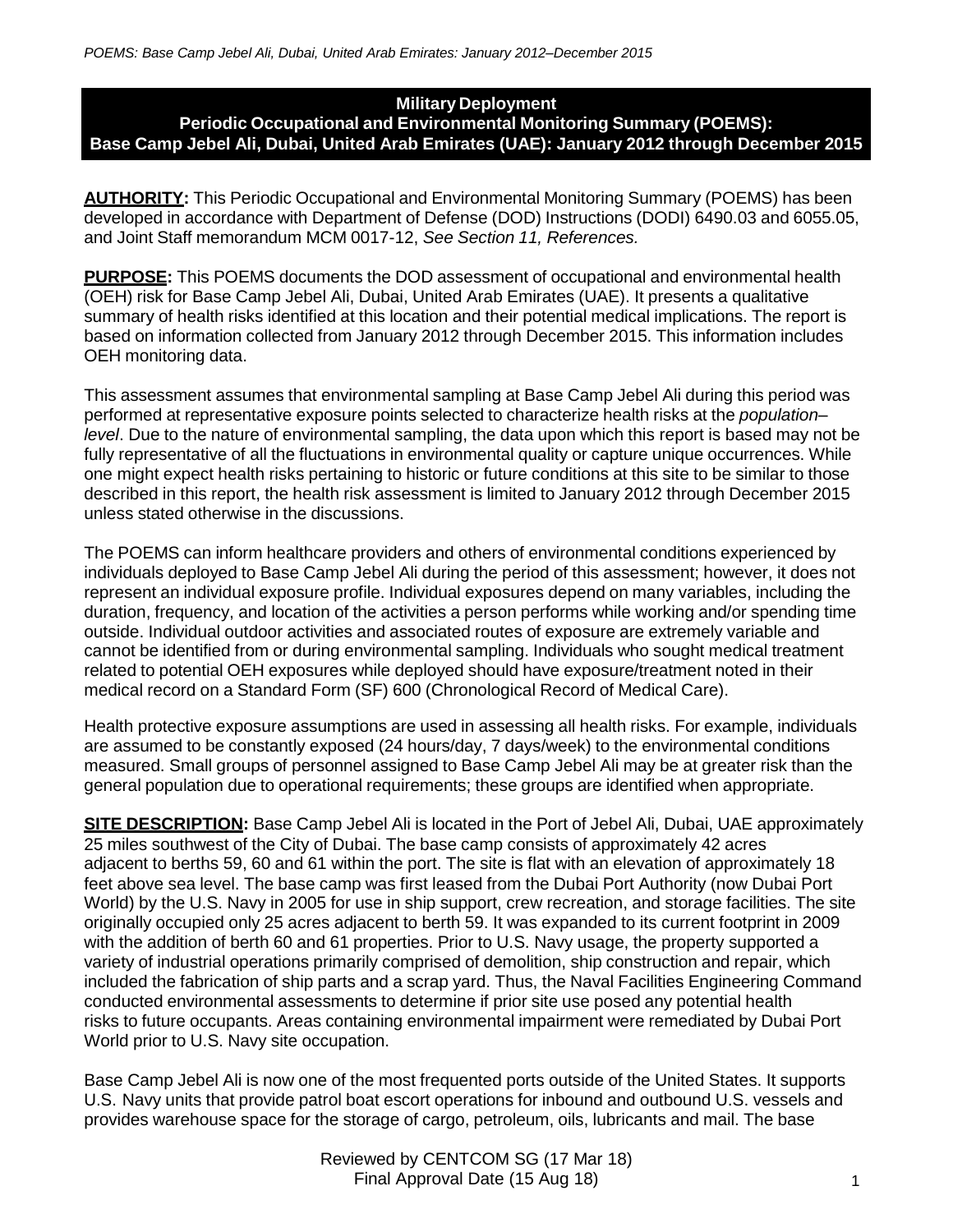camp is also home to the Jebel Ali Recreation Center, which is equipped with the semi-permanent liberty facilities of the Kasbah Liberty Center. These include international phone center, game room, souvenir shops, and food stalls (e.g., Burger King, Subway, Caribou Coffee, and Pizza Uno). Base camp infrastructure primarily consists of a large tent for patrol boat maintenance, several trailers for office space and recreation facilities, and a large prefabricated metal warehouse. The ground is covered with concrete pavers. Power is supplied from a combination of commercial generators, tactical generators and the municipal power grid. Water for cooking, personal hygiene and cleaning is supplied by the Dubai Electricity and Water Authority. U.S. Army Veterinary Corps approved bottled water is supplied from Emirates Natural Drinking Water<sup>™</sup> for drinking.

Approximately 200 U.S. Service members are assigned to Base Camp Jebel Ali. They work onsite from 8-12 hours/day and live in contracted living quarters in the adjacent community during off duty hours. Base Camp Jebel Ali is subject to an influx of several hundred additional personnel while U.S. Navy and/or allied ships are in port. These port visits typically last 3-5 days. For U.S. Navy port visits, U.S. Service members take advantage of the liberty facilities at the base camp and tour various sites within the UAE.

**CLIMATE:** Dubai weather is characterized as a tropical desert climate with hot, sunny conditions from its proximity to the Tropic of Cancer and the Northern desert belt. Dubai's climate varies from region to region, with temperatures and humidity differing between the coastline and desert. Humidity is higher on the coastline than in the dry desert heat. Summer months (from April to December) are very hot and dry with temperatures climbing to 104°F or higher and rarely dropping below 86°F. Coastal humidity exceeds 85% for most of the summer due to the Sharqi, a humid southeastern wind. Winter months (from December to March) are warm with average highs of 73°F and lows of around 57°F. During winter, temperatures on the coastline are warmer, while those in the desert are much cooler. Dubai typically receives about 6 inches of rain per year. Most of Dubai's annual rainfall occurs during the winter months. February is the wettest month, averaging 1.4 inches of rainfall, and June is the driest month with little to no rain. During the summer months, low pressure systems developing over Saudi Arabia may create strong north-westerly winds, known as the Shamal, in Dubai. The Shamal stirs up the surrounding desert sands, reducing visibility and occasionally creating sandstorms that may last for days.

**SUMMARY:** Conditions that may pose a moderate or greater health risk are summarized in Table 1. Table 2 provides population based risk estimates for identified OEH conditions at Base Camp Jebel Ali. As indicated in the detailed sections that follow Table 2, established controls that reduce health risk have been factored into this assessment. In some cases (e.g., ambient air) specific controls are noted, but not routinely available/feasible.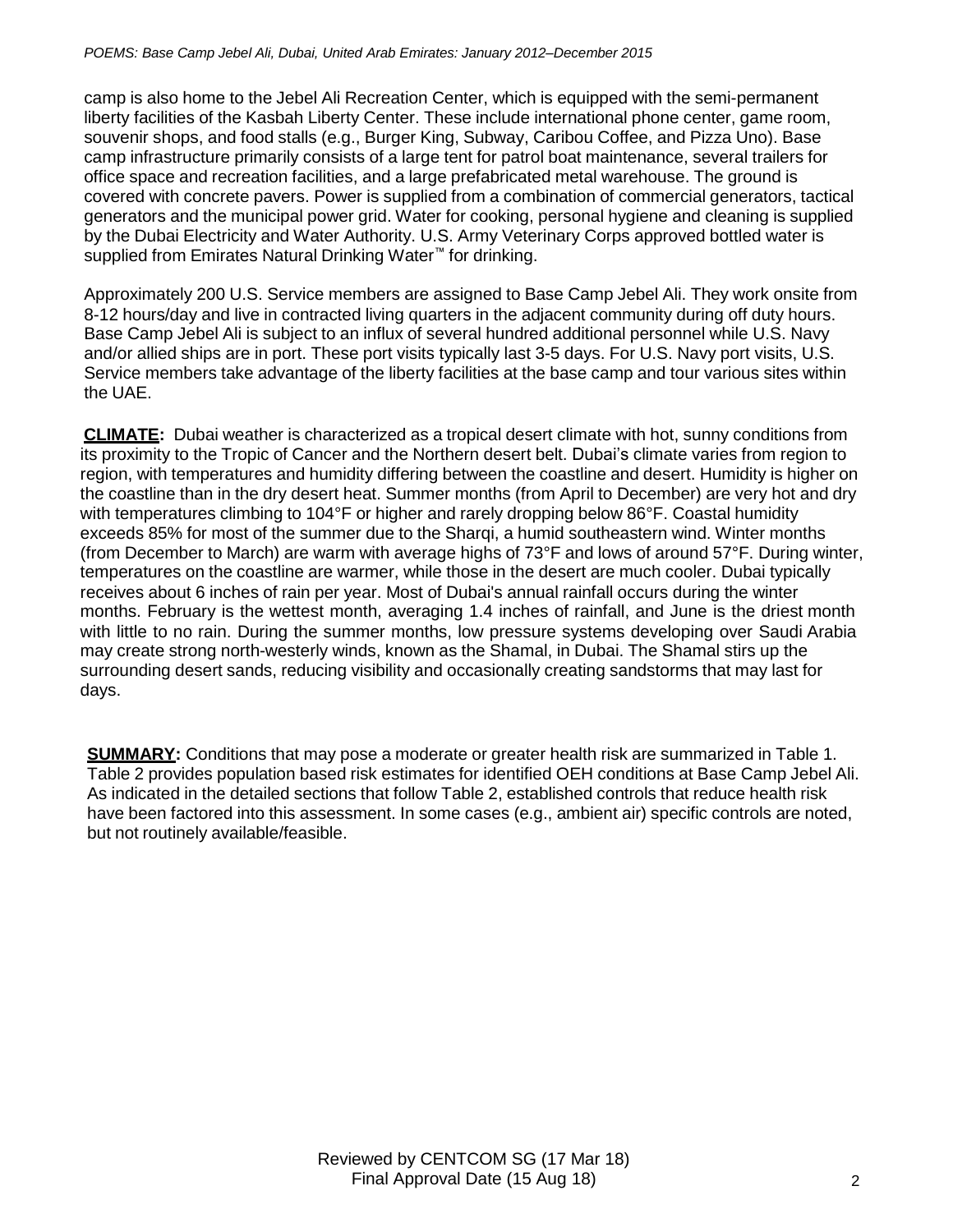# **Table 1: Summary of Occupational and Environmental Conditions with Moderate or Greater Health Risk**

## *Short-term health risks and medical implications:*

The following may have caused acute health effects in some individuals *during deployment* at Base Camp Jebel Ali.

Inhalation of dust: Fine particulate matter less than 2.5 micrometers in diameter (PM2.5) is routinely present in the air in the UAE at higher concentrations than would typically be experienced in the United States. Air sampling data for PM2.5 for at least one 24-hour period during December 2015 revealed a **high** short-term health risk. For all other periods the short-term risk was low. Inhalation of PM<sub>2.5</sub> at these concentrations may have resulted in mild to more serious short-term health effects (e.g., eye, nose, throat and lung irritation, coughing, sneezing, runny nose and shortness of breath). It is likely that some individuals sought treatment for acute respiratory irritation during the period of elevated health risk. Individuals who sought medical treatment for these symptoms while deployed should have exposure/treatment noted in their medical record.

Heat injury: The short-term health risk of heat injury for unacclimated individuals (i.e., onsite less than four weeks) and those with underlying health conditions is **moderate**. For all other individuals, the risk is **low**.

## *Long-term health risks and medical implications:*

The following may be associated with long-term health effects in some individuals who deployed to Base Camp Jebel Ali*.*

Inhalation of dust: The inhalation of fine particulate matter (PM2.5) poses a potential long-term health risk to individuals deployed to Base Camp Jebel Ali. Individuals who routinely worked outdoors and inhaled PM<sub>2.5</sub> at levels present at the camp during 2014 and 2015 may develop health conditions such as chronic bronchitis, reduced lung function, and asthma. Individuals with a history of asthma or pre-existing cardiopulmonary disease are likely at greatest risk. At this time, there are no specific recommended post-deployment medical surveillance evaluations for individuals with particulate exposures. Providers should consider health status (e.g., any underlying conditions/susceptibilities) and unique OEH exposures (such as welding fumes and burn pit smoke) when addressing individual concerns. Although short-term effects from exposure to dust should have resolved post-deployment, providers should be prepared to consider the relationship between potential deployment exposures and current complaints.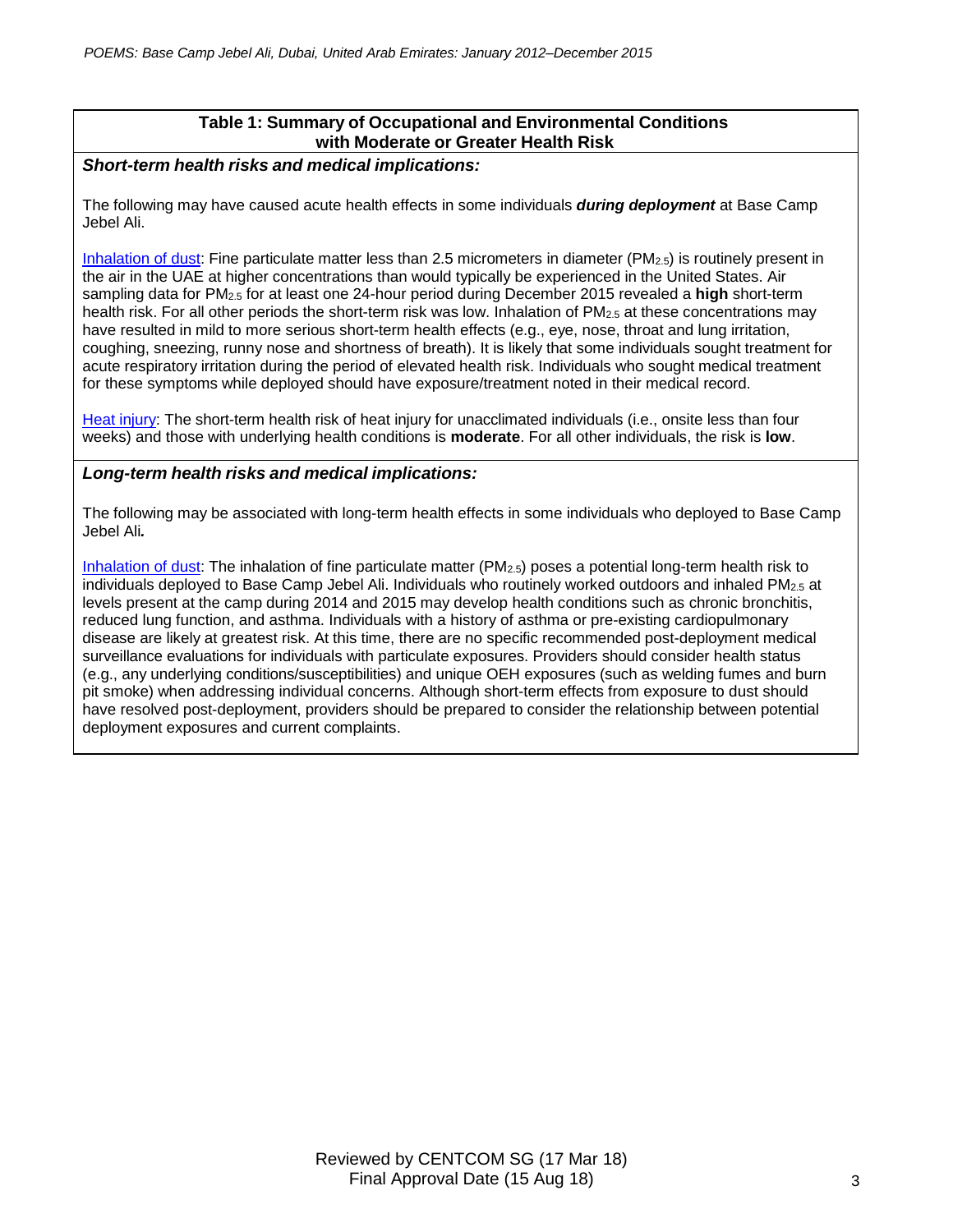| Table 2: Population-Based Health Risk Estimates - Base Camp Jebel Ali, Dubai, UAE <sup>1,2</sup>              |                                                                                                                                                                                                                                                                                                                                                                                                                                                                                                                                                                           |                                                                                                                                                                                                                                                        |                                                                                                                             |
|---------------------------------------------------------------------------------------------------------------|---------------------------------------------------------------------------------------------------------------------------------------------------------------------------------------------------------------------------------------------------------------------------------------------------------------------------------------------------------------------------------------------------------------------------------------------------------------------------------------------------------------------------------------------------------------------------|--------------------------------------------------------------------------------------------------------------------------------------------------------------------------------------------------------------------------------------------------------|-----------------------------------------------------------------------------------------------------------------------------|
| <b>Source of Identified</b><br>Health Risk <sup>3</sup>                                                       | <b>Unmitigated Health Risk</b><br>Estimate <sup>4</sup>                                                                                                                                                                                                                                                                                                                                                                                                                                                                                                                   | <b>Control Measures</b><br>Implemented <sup>5</sup>                                                                                                                                                                                                    | <b>Residual Health Risk</b><br>Estimate <sup>4</sup>                                                                        |
| Air                                                                                                           |                                                                                                                                                                                                                                                                                                                                                                                                                                                                                                                                                                           |                                                                                                                                                                                                                                                        |                                                                                                                             |
| <b>Particulate matter less</b><br>than 10 microns in<br>diameter (PM <sub>10</sub> )<br>(see paragraph 2.3)   | Short-term: Low. Daily levels<br>vary. Acute health effects (e.g.,<br>eye and/or upper respiratory tract<br>irritation) may be more<br>pronounced during peak exposure<br>periods. More serious effects<br>were possible in susceptible<br>persons (e.g., those with<br>asthma/existing respiratory<br>diseases).                                                                                                                                                                                                                                                         | Air-conditioned living and working<br>spaces provided.<br>For those not working in air<br>conditioned spaces, time<br>outdoors is minimized and doors<br>or tent flaps remain closed.<br>Soils on the base camp are<br>covered by concrete pavers.     | Short-term: Low overall<br>but there were at least four<br>periods during which<br>health risk was elevated to<br>moderate. |
|                                                                                                               | Long-term: No available health<br>guidelines.                                                                                                                                                                                                                                                                                                                                                                                                                                                                                                                             |                                                                                                                                                                                                                                                        | Long-term: No available<br>health guidelines.                                                                               |
| <b>Particulate matter less</b><br>than 2.5 microns in<br>diameter (PM <sub>2.5</sub> )<br>(see paragraph 2.4) | Short-term: Low to high. Mild<br>acute (short-term) health effects<br>such as eye, nose, or throat<br>irritation are likely in individuals<br>who spent much of their time<br>outdoors especially during periods<br>of peak exposure. Existing<br>medical conditions (e.g., asthma<br>or respiratory diseases) may be<br>exacerbated.                                                                                                                                                                                                                                     | Air-conditioned living and working<br>spaces provided.<br>For those not working in air<br>conditioned spaces, time<br>outdoors is minimized and doors<br>or tent flaps remain closed.<br>Soils on the base camp are<br>covered by concrete pavers.     | Short-term: Low to high.                                                                                                    |
|                                                                                                               | Long-term: Low to moderate.<br>Repeated exposures to airborne<br>concentrations of PM2.5 that carry<br>a moderate long-term health risk<br>may increase the possibility for<br>development of chronic health<br>conditions in some troops. These<br>conditions include reduced lung<br>function, chronic bronchitis,<br>chronic obstructive pulmonary<br>disease (COPD), asthma, and<br>other cardiopulmonary diseases.<br>Those with a history of asthma or<br>pre-existing cardiopulmonary<br>disease have a higher risk for<br>developing these chronic<br>conditions. |                                                                                                                                                                                                                                                        | Long-term: Low to<br>Moderate.                                                                                              |
| <b>Airborne metals</b><br>(see paragraph 2.5)                                                                 | Short-term: None identified.                                                                                                                                                                                                                                                                                                                                                                                                                                                                                                                                              | Air-conditioned living and working<br>spaces provided.<br>For those not working in air<br>conditioned spaces, time<br>outdoors is minimized and<br>keeping doors or tent flaps<br>closed.<br>Soils on the base camp are<br>covered by concrete pavers. | Short-term: None<br>identified.                                                                                             |
|                                                                                                               | Long-term: None identified.                                                                                                                                                                                                                                                                                                                                                                                                                                                                                                                                               |                                                                                                                                                                                                                                                        | Long-term: None<br>identified.                                                                                              |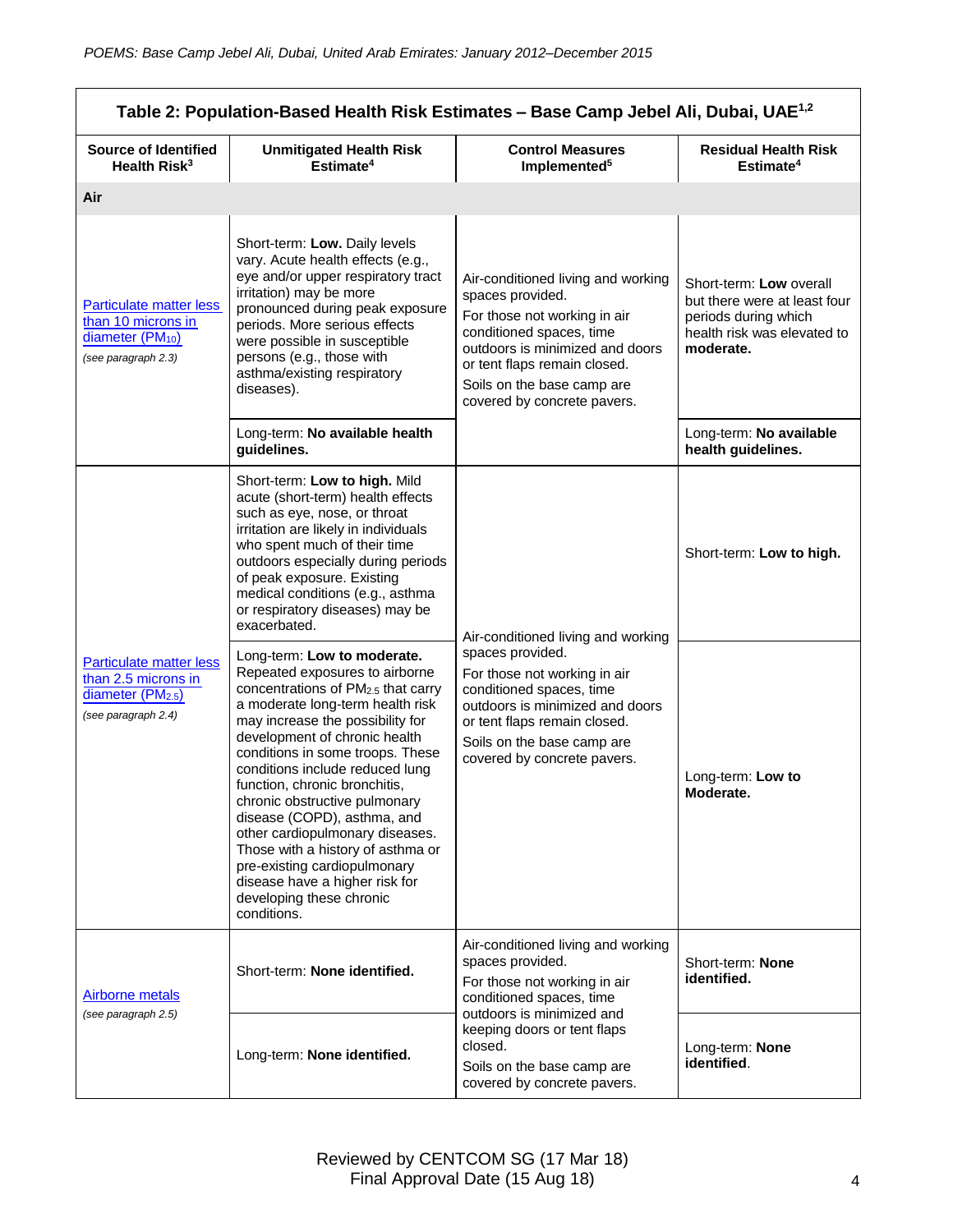| Table 2: Population-Based Health Risk Estimates - Base Camp Jebel Ali, Dubai, UAE <sup>1,2</sup> |                                                                                                                                                    |                                                                                                          |                                                                                                             |
|--------------------------------------------------------------------------------------------------|----------------------------------------------------------------------------------------------------------------------------------------------------|----------------------------------------------------------------------------------------------------------|-------------------------------------------------------------------------------------------------------------|
| <b>Source of Identified</b><br>Health Risk <sup>3</sup>                                          | <b>Unmitigated Health Risk</b><br>Estimate <sup>4</sup>                                                                                            | <b>Control Measures</b><br>Implemented <sup>5</sup>                                                      | <b>Residual Health Risk</b><br>Estimate <sup>4</sup>                                                        |
| <b>Volatile Organic</b><br>Compounds (VOC)<br>(see paragraph 2.6)                                | Short-Term: None identified. All<br>VOCs detected were below their<br>respective short-term military<br>exposure guidelines.                       | Living and working areas are<br>located away from roadways and                                           | Short-Term: None<br>identified.                                                                             |
|                                                                                                  | Long-term: Not evaluated;<br>insufficient data exist upon which<br>to base a health risk assessment.                                               | other fuel combustion sources as<br>much as is practical.                                                | Long-term: Low.                                                                                             |
| Semi-volatile organic<br>compounds<br>(see paragraph 2.7)                                        | Short-term: Not evaluated;<br>insufficient data exist upon which<br>to base a health risk assessment.                                              | Locate living and working areas<br>away from roadways, runways                                           | Short-term: Not<br>evaluated; insufficient<br>data exist upon which to<br>base a health risk<br>assessment. |
|                                                                                                  | Long-term: Not evaluated;<br>insufficient data exist upon which<br>to base a health risk assessment.                                               | and other fuel combustion<br>sources.                                                                    | Long-term: Not evaluated;<br>insufficient data exist upon<br>which to base a health risk<br>assessment.     |
| <b>Diesel exhaust</b><br>(see paragraph 2.8)                                                     | Short-term: Not evaluated;<br>insufficient data exist upon which<br>to base a health risk assessment.                                              | Living and working areas located                                                                         | Short-term: Not<br>evaluated; insufficient<br>data exist upon which to<br>base a health risk<br>assessment. |
|                                                                                                  | Long-term: Not evaluated;<br>insufficient data exist upon which<br>to base a health risk assessment.                                               | away from roadways, runways,<br>and generators when possible.                                            | Long-term: Not evaluated;<br>insufficient data exist upon<br>which to base a health risk<br>assessment.     |
| <b>Soil</b>                                                                                      |                                                                                                                                                    |                                                                                                          |                                                                                                             |
| Soil exposures<br>(see paragraph 3)                                                              | Short-term: Not evaluated. Short-<br>term soil exposures do not<br>typically pose a health risk.<br>Consequently, no exposure<br>guidelines exist. | Keep sleeves rolled down to limit<br>skin contact.<br>Wash hands frequently especially<br>before eating. | Short-term: Not<br>evaluated.                                                                               |
|                                                                                                  | Long-term: None Identified.                                                                                                                        | Shower after soil exposure to<br>remove soil from skin.                                                  | Long-term: None<br>identified.                                                                              |
| Water                                                                                            |                                                                                                                                                    |                                                                                                          |                                                                                                             |
| Water used for other<br>purposes                                                                 | Short-term: None identified.                                                                                                                       | Water supplied by host nation                                                                            | Short-term: None<br>identified.                                                                             |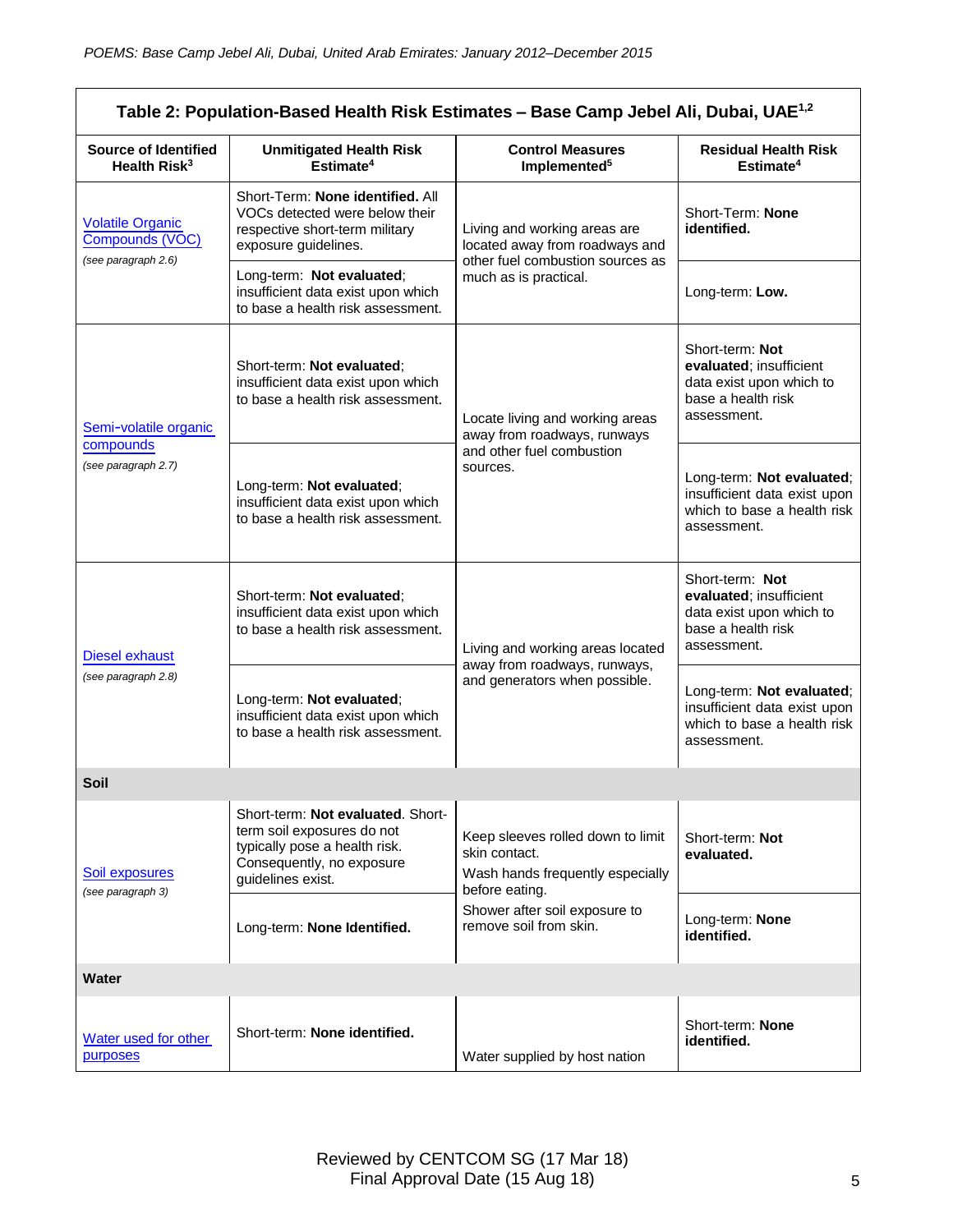| Table 2: Population-Based Health Risk Estimates - Base Camp Jebel Ali, Dubai, UAE <sup>1,2</sup> |                                                                                                                                                                                                                                                                                                                                                                                                          |                                                                                                                                                                                                                                                                   |                                                                                                                                                                       |
|--------------------------------------------------------------------------------------------------|----------------------------------------------------------------------------------------------------------------------------------------------------------------------------------------------------------------------------------------------------------------------------------------------------------------------------------------------------------------------------------------------------------|-------------------------------------------------------------------------------------------------------------------------------------------------------------------------------------------------------------------------------------------------------------------|-----------------------------------------------------------------------------------------------------------------------------------------------------------------------|
| <b>Source of Identified</b><br>Health Risk <sup>3</sup>                                          | <b>Unmitigated Health Risk</b><br>Estimate <sup>4</sup>                                                                                                                                                                                                                                                                                                                                                  | <b>Control Measures</b><br>Implemented <sup>5</sup>                                                                                                                                                                                                               | <b>Residual Health Risk</b><br>Estimate <sup>4</sup>                                                                                                                  |
| (See paragraph 4.2)                                                                              | Long-term: None identified.                                                                                                                                                                                                                                                                                                                                                                              | treated to water quality standards<br>nearly identical to those of the<br>U.S. Environmental Protection<br>Agency                                                                                                                                                 | Long-term: None<br>identified.                                                                                                                                        |
| <b>Consumed water</b><br>water used for<br>drinking)<br>(See paragraph 4.3)                      | Short-term: Not Evaluated;<br>insufficient data exist upon which<br>to base a health risk assessment.                                                                                                                                                                                                                                                                                                    | Bottled water is procured from a<br>U.S. Army Veterinary Corps<br>approved source.                                                                                                                                                                                | Short-term: Not<br><b>Evaluated: insufficient</b><br>data exist upon which to<br>base a health risk<br>assessment.                                                    |
|                                                                                                  | Long-term: Not Evaluated;<br>insufficient data exist upon which<br>to base a health risk assessment.                                                                                                                                                                                                                                                                                                     |                                                                                                                                                                                                                                                                   | Long-term: Not<br>Evaluated; insufficient<br>data exist upon which to<br>base a health risk<br>assessment.                                                            |
| <b>Endemic Disease</b>                                                                           |                                                                                                                                                                                                                                                                                                                                                                                                          |                                                                                                                                                                                                                                                                   |                                                                                                                                                                       |
| Gastrointestinal<br>diseases<br>(See paragraph 6.2)                                              | Short-term: Low. Viral<br>gastroenteritis can present at any<br>time due to a high rate of<br>personnel turnover, shared dining,<br>berthing, bathroom facilities, and<br>working spaces.                                                                                                                                                                                                                | <b>Standard Preventive Medicine</b><br>measures: immunizations<br>(hepatitis A and typhoid fever).                                                                                                                                                                | Short-term: Low. Based<br>on disease incident<br>reporting from Base Camp<br>Jebel Ali, bacterial,<br>protozoal, and hepatitis E<br>infections present a low<br>risk. |
|                                                                                                  | Long-term: Low. Most<br>gastrointestinal diseases do not<br>cause prolonged illness.                                                                                                                                                                                                                                                                                                                     |                                                                                                                                                                                                                                                                   | Long-term: Low based on<br>disease incident reporting<br>from Base Camp Jebel Ali.                                                                                    |
| <b>Arthropod vector-</b><br>borne diseases<br>(See paragraph 6.3)                                | Short-term: Low. Vectors<br>present in the UAE (mosquitoes<br>and sand flies) are capable of<br>transmitting dengue fever,<br>malaria, leishmaniasis, sandfly<br>fever, and West Nile Fever.<br>Malaria transmission has not<br>been reported in the UAE since<br>1998 but imported cases in<br>immigrants and expatriots occur.<br>Risk of Malaria associated with<br>imported cases is low in the UAE. | Standard preventive medicine<br>measures: Properly wear<br>insecticide-treated uniforms and<br>apply insect repellent to the skin,<br>chemoprophylaxis in accordance<br>with combatant command<br>(COCOM) policy (e.g., malaria),<br>and remove vector harborages | Short-term: Low based on<br>disease incident reporting<br>from Base Camp Jebel Ali.                                                                                   |
|                                                                                                  | Long-term: Low. It is possible to<br>be infected during deployment<br>with leishmaniasis and not have<br>clinically evident disease until<br>redeployed.                                                                                                                                                                                                                                                 | within the camp.                                                                                                                                                                                                                                                  | Long-term: Low based on<br>disease incident reporting<br>from Base Camp Jebel Ali.                                                                                    |
| <b>Water contact</b><br>diseases<br>(See paragraph 6.4)                                          | Short-term: Low. Flooding after<br>heavy rainfall facilitates the<br>spread of leptospirosis already<br>present in the soil.                                                                                                                                                                                                                                                                             | Avoid fresh water sources, such<br>as puddles/standing water,<br>drainage areas, etc.                                                                                                                                                                             | Short-term: Low based on<br>disease incident reporting.                                                                                                               |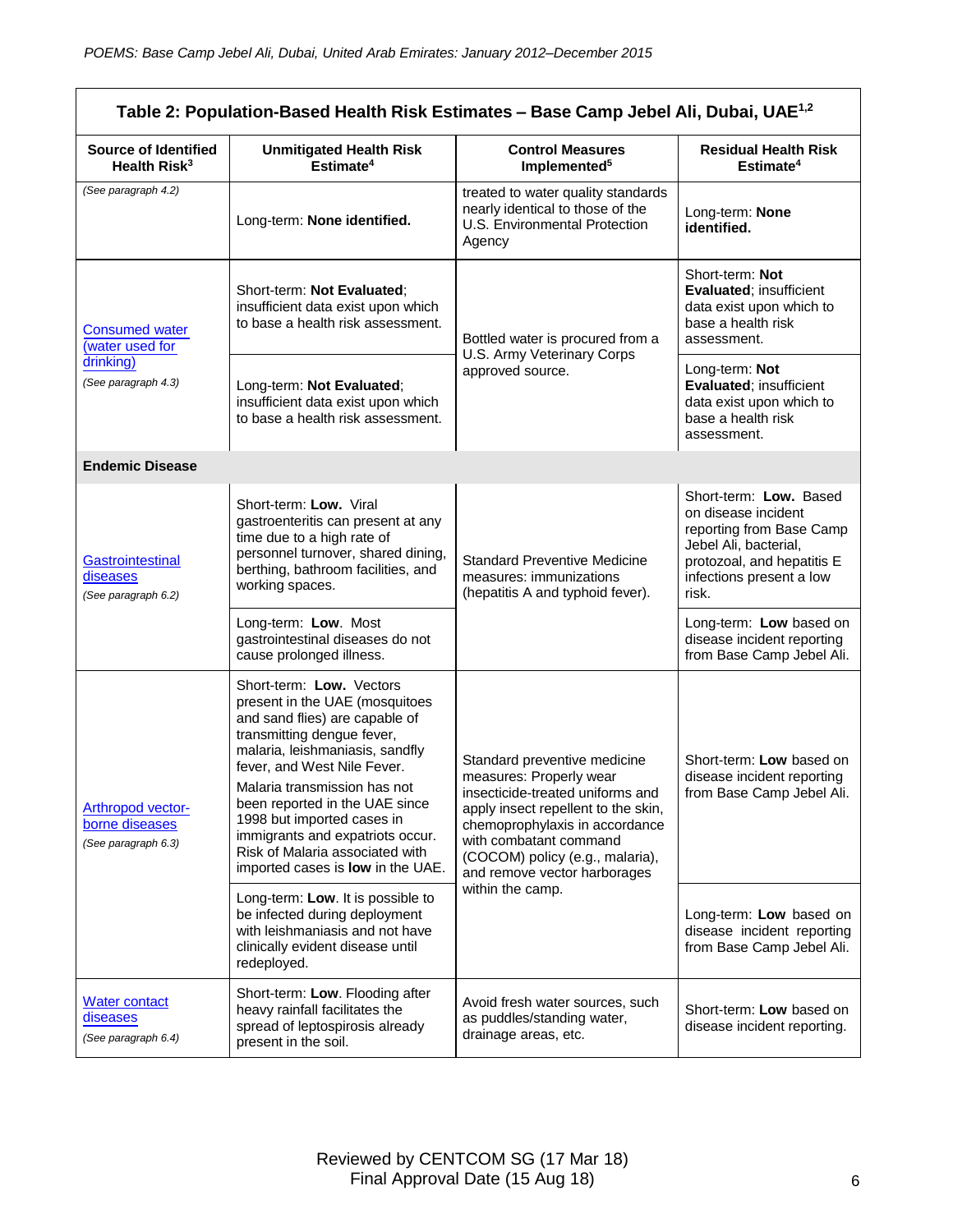| Table 2: Population-Based Health Risk Estimates - Base Camp Jebel Ali, Dubai, UAE <sup>1,2</sup> |                                                                                                                                                                                                                                                                                                    |                                                                                                                                                                                                                                                   |                                                                                     |
|--------------------------------------------------------------------------------------------------|----------------------------------------------------------------------------------------------------------------------------------------------------------------------------------------------------------------------------------------------------------------------------------------------------|---------------------------------------------------------------------------------------------------------------------------------------------------------------------------------------------------------------------------------------------------|-------------------------------------------------------------------------------------|
| <b>Source of Identified</b><br>Health Risk <sup>3</sup>                                          | <b>Unmitigated Health Risk</b><br>Estimate <sup>4</sup>                                                                                                                                                                                                                                            | <b>Control Measures</b><br>Implemented <sup>5</sup>                                                                                                                                                                                               | <b>Residual Health Risk</b><br>Estimate <sup>4</sup>                                |
|                                                                                                  | Long-term: Low based on<br>disease incident reporting.                                                                                                                                                                                                                                             |                                                                                                                                                                                                                                                   | Long-term: Low based on<br>disease incident reporting.                              |
| <b>Respiratory diseases</b><br>(See paragraph 6.5)                                               | Short-term: Moderate for upper<br>respiratory infections such as<br>influenza. The high rate of<br>personnel turnover, shared dining,<br>berthing, recreational facilities,<br>and working spaces allow for easy<br>transmission. Low for<br>tuberculosis and Middle East<br>Respiratory Syndrome. | Influenza immunizations are<br>given either before or during<br>deployment. Local and third<br>country national<br>workers/contractors are required<br>to complete health screening<br>prior to employment. Potential<br>tuberculosis exposure is | Short-term: Low for upper<br>respiratory infections.                                |
|                                                                                                  | Long-term: Low. Most<br>respiratory diseases do not cause<br>prolonged illness.                                                                                                                                                                                                                    | addressed in the Post<br>Deployment Health Assessment.                                                                                                                                                                                            | Long-term: Low based on<br>disease incident reporting<br>from Base Camp Jebel Ali.  |
| <b>Animal contact</b><br>diseases<br>(See paragraph 6.6)                                         | Short-term: Low. Exposures to<br>animals and/or locations where<br>animals are kept (barnyards,<br>slaughterhouses) are the primary<br>infection sources for anthrax, Q-<br>fever, and rabies.                                                                                                     | Standard preventive medicine<br>measures, as well as COCOM<br>policy, generally prohibit contact<br>with, adoption, or feeding of feral<br>animals. Immunizations for<br>anthrax and rabies (rabies                                               | Short-term: Low based on<br>disease incident reporting<br>from Base Camp Jebel Ali. |
|                                                                                                  | Long-term: Low based on<br>disease incident reporting from<br>Base Camp Jebel Ali.                                                                                                                                                                                                                 | vaccination and/or immune<br>globulin given if clinically<br>directed).                                                                                                                                                                           | Long-term: Low based on<br>disease incident reporting<br>from Base Camp Jebel Ali.  |
| <b>Venomous Animal/Insects</b>                                                                   |                                                                                                                                                                                                                                                                                                    |                                                                                                                                                                                                                                                   |                                                                                     |
| Snakes, scorpions,<br>and spiders<br>(See paragraph 7)                                           | Short-term: Low. If encountered,<br>effects of venom vary with<br>species from mild localized<br>swelling (e.g., scorpion species)<br>to potentially lethal (e.g., Horned<br>Viper).                                                                                                               | Standard preventive medicine<br>measures, such as reducing<br>harborages for these animals, as<br>well as education on how to<br>avoid them ("shake out boots<br>before donning," etc.), reduce the                                               | Short-term: Low.                                                                    |
|                                                                                                  | Long-term: None identified.                                                                                                                                                                                                                                                                        | risk of exposure.                                                                                                                                                                                                                                 | Long-term: None<br>identified.                                                      |
| <b>Heat/Cold Stress</b>                                                                          |                                                                                                                                                                                                                                                                                                    |                                                                                                                                                                                                                                                   |                                                                                     |
| Heat<br>(See paragraph 8)                                                                        | Short-term: Moderate. Moderate<br>risk of heat injury in summer<br>months for unacclimated<br>personnel.                                                                                                                                                                                           | Adequate periods of acclimation<br>for newly reporting personnel.                                                                                                                                                                                 | Short-term: Low.                                                                    |
|                                                                                                  | Long-term: Low.                                                                                                                                                                                                                                                                                    | Work-rest cycles are adjusted<br>based on monitoring - climatic<br>conditions.                                                                                                                                                                    | Long-term: Low.                                                                     |
| <b>Noise</b><br>(See paragraph 9)                                                                | Short-term: Low.                                                                                                                                                                                                                                                                                   | Hearing protection is readily                                                                                                                                                                                                                     | Short-Term: Low.                                                                    |
|                                                                                                  | Long-term: Moderate                                                                                                                                                                                                                                                                                | available and used.                                                                                                                                                                                                                               | Long-term: Low                                                                      |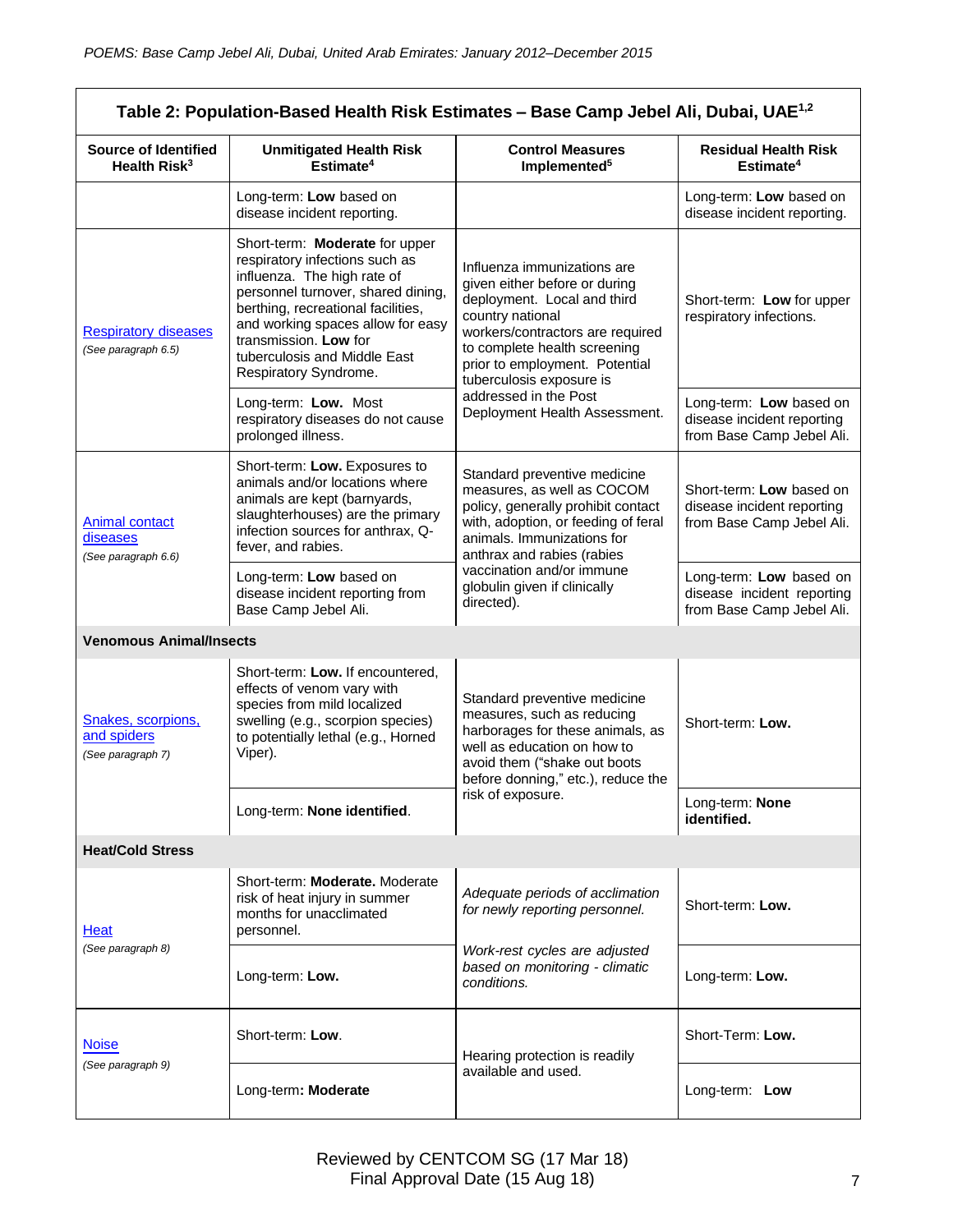### **Table 2: Population-Based Health Risk Estimates – Base Camp Jebel Ali, UAE1,2**

#### Footnotes:

<sup>1</sup> Table 2 provides a qualitative estimate of population-based short- and long-term health risks associated with the occupational environment conditions at Base Camp Jebel Ali. It does not represent an individual exposure profile. Actual individual exposures and health effects depend on many variables. For example, while a chemical may be present in the environment, if a person does not inhale, ingest, or contact a specific dose of the chemical for adequate duration and frequency, then there may be no health risk. Alternatively, a person at a specific location may experience a unique exposure, such as at the burn pit, which could result in a significant individual exposure. Any such person seeking medical care should have their specific conditions of exposure documented on Form SF600.

 $2$  This assessment is based on specific environmental sampling data and reports obtained from January 2012 through December 2015. Sampling locations are assumed to be representative of exposure points for the camp population but may not reflect all the fluctuations in environmental quality or capture unique exposure incidents.

<sup>3</sup> Table 2 is organized by major categories of identified sources of health risk. It only lists those sub-categories specifically identified and addressed at Base Camp Jebel Ali. The health risks are presented as Low, Moderate, High, or Extremely High for both acute and chronic health effects. The risk level is based on an assessment of both the potential severity of the health effects that could be caused and probability that exposure would occur at a level to produce such health effects. Details can be obtained from the Navy and Marine Corps Public Health Center (NMCPHC). When no risks of specific acute or chronic health effects were determined, sources were excluded. More detailed descriptions of OEH exposures that were evaluated but determined to pose no health risk are discussed in the following sections of this report.

<sup>4</sup> Risks in Table 2 are based on quantitative surveillance thresholds (e.g., review of disease surveillance data) or screening levels (e.g., Military Exposure Guidelines (MEGs) for chemicals)*.* Some previous assessment reports may provide slightly inconsistent risk estimates because quantitative criteria such as MEGs may have changed since the samples were originally evaluated and/or because this assessment makes use of all historic site data while previous reports may have only been based on a few samples.

<sup>5</sup> All OEH risk estimates represent residual risk after accounting for preventive controls in place. Occupational exposures and exposures to endemic diseases are greatly reduced by preventive measures in place. For environmental exposures related to airborne dust, there are limited preventive measures available and available measures have little efficacy in reducing exposure to ambient conditions.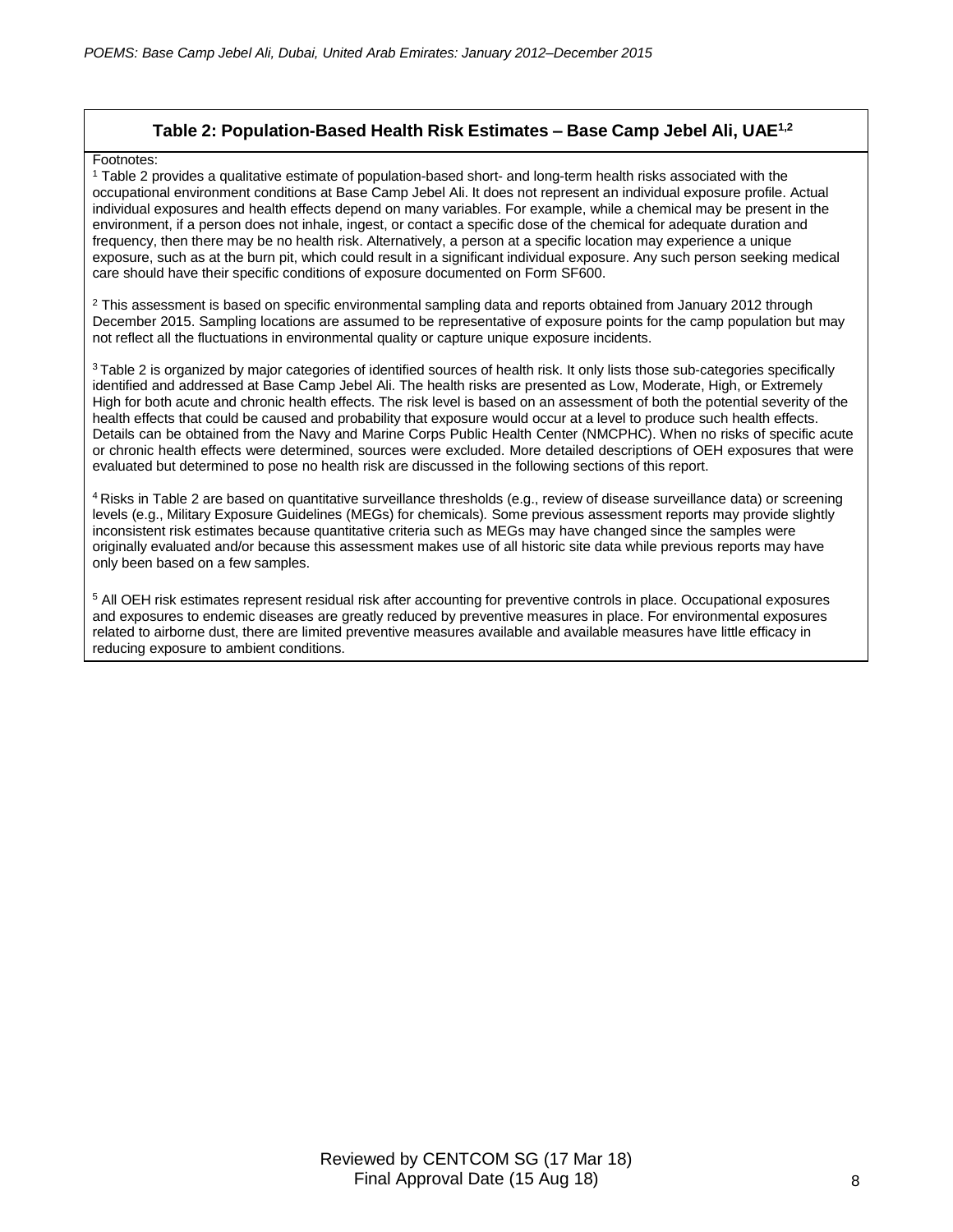### **1 Discussion of Health Risks at Base Camp Jebel Ali, UAE, by Source**

The following sections provide additional information about the OEH conditions summarized in Table 1 and Table 2 above. All risk assessments were performed using the methodology described in the U.S. Army Public Health Command Technical Guide 230, *Environmental Health Risk Assessment and Chemical Exposure Guidelines for Deployed Military Personnel* (USAPHC TG230). All OEH risk estimates represent residual risk after accounting for preventive controls in place. Occupational exposures and exposures to endemic diseases are greatly reduced by having preventive measures in place. For environmental exposures related to airborne dust, there are limited preventive measures available, and those that are have little efficacy in reducing exposure to ambient conditions.

#### **2 Air**

### 2.1 Site-Specific Sources Identified

The combination of multiple air pollution sources, climatic conditions, and topographic features contribute to air quality degradation at Base Camp Jebel Ali.

- Dubai's hot, dry climate results in very dusty conditions during much of the year. During the summer months, low pressure systems develop over Saudi Arabia and create strong north-westerly winds, locally known as the Shamal. The Shamal stirs up the desert sands, reducing visibility and occasionally creating sandstorms that may last for days.
- The Dubai Aluminum Company (DUBAL) is located approximately 4 miles from Base Camp Jebel Ali. DUBAL's Jebel Ali operation consists of a 1 million ton per year smelter, a 2,350 megawatt power station and other facilities. The complex is one of the world's largest single-site primary aluminum smelters.
- An Emirates National Oil Company petroleum refinery is located less than a quarter mile from Base Camp Jebel Ali. The refinery processes condensate or light crude oil to yield refined products such as naphtha, jet fuel, diesel fuel, fuel oil, liquefied petroleum gas and various gasoline blending products.
- Star Energy Resources is located approximately one and a quarter miles from the base camp. Star Energy is a petroleum storage and transfer company. It has 33 above ground storage tanks with a combined storage capacity of more than 240 million gallons of refined petroleum product. It also has two berths for petroleum transfer to/from ships.

## 2.2 Particulate Matter

Particulate matter (PM) is a complex mixture of extremely small particles suspended in the air. PM includes solid particles and liquid droplets emitted directly into the air by sources such as power plants, motor vehicles, aircraft, generators, construction activities, fires, and natural windblown dust. PM can include sand, soil, metals, volatile organic compounds, allergens, and other compounds, such as nitrates or sulfates that are formed by condensation or transformation of combustion exhaust. PM composition and particle size vary considerably depending on the source. Generally particulate matter of health concern is divided into two fractions: PM<sub>10</sub> and PM<sub>2.5</sub>. PM<sub>10</sub> includes coarse particles with a diameter of 10 micrometers or less (0.0004 inches or one-seventh the width of a human hair). PM<sub>2.5</sub> includes fine particles less than 2.5 micron, which can reach the deepest regions of the lungs when inhaled. Exposure to excessive PM is linked to a variety of potential health effects.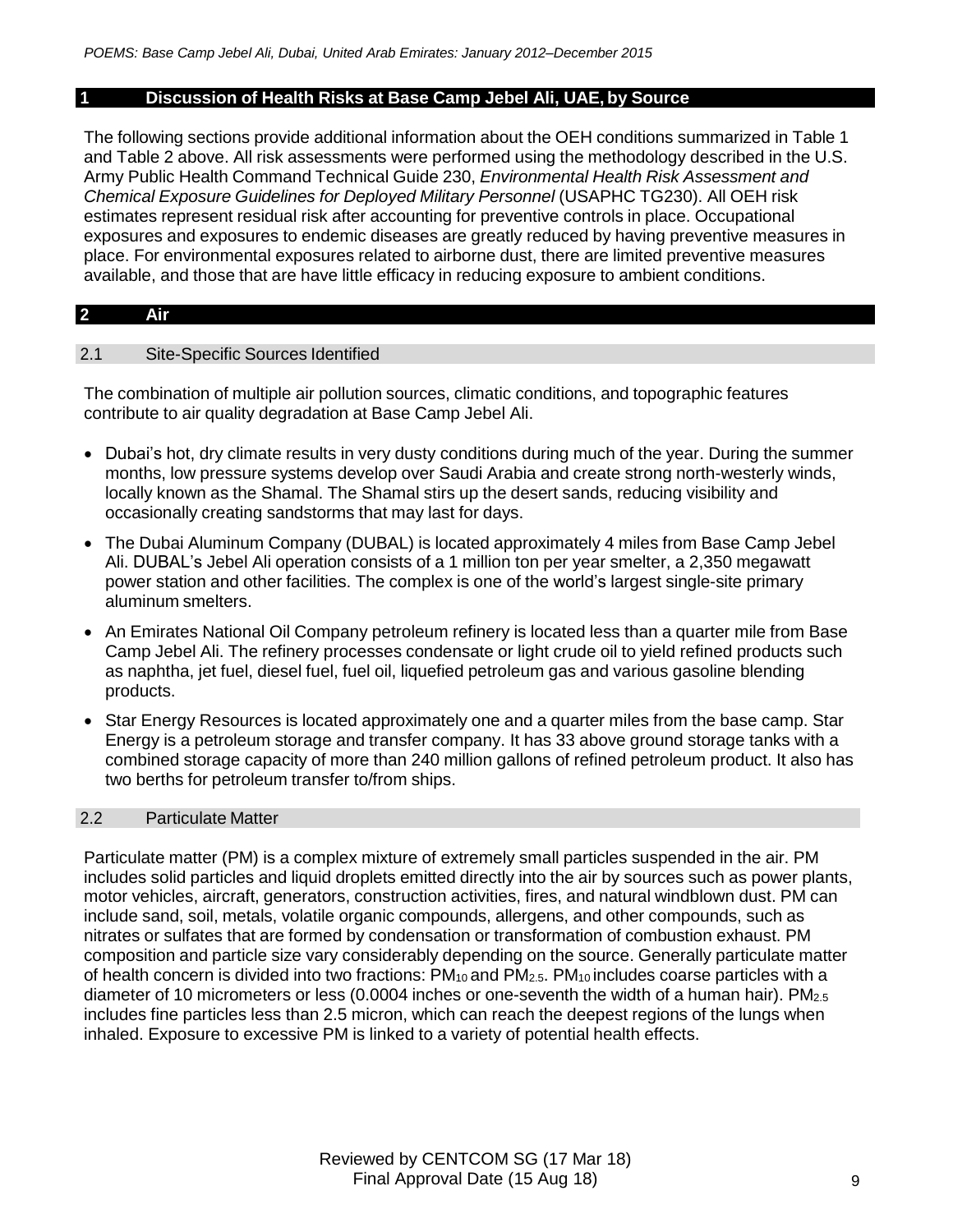## 2.3 Particulate Matter, less than 10 microns

2.3.1 Exposure Guidelines

Short-term (24-hour)  $PM_{10}$  (mg/m<sup>3</sup>):

- Negligible MEG =  $0.250$
- Marginal MEG  $= 0.420$
- Critical  $MEG = 0.600$

## 2.3.2 Sample Data/Notes

Long-term PM<sub>10</sub> MEG (mg/m<sup>3</sup>):

• Not defined and not available.

From January 2012 to December 2015, 11 ambient 24 hour air PM<sub>10</sub> samples were collected at Base Camp Jebel Ali. Results of analysis indicate that the airborne PM<sub>10</sub> concentrations are routinely much higher than one would encounter in the United States. Data indicate that PM<sub>10</sub> levels typically peak from June through September annually. This is consistent with summer conditions in the UAE when hot, gusty winds pick up sand and soil from the surrounding countryside.

2.3.3 Short-term (Acute) Health Risk

**Approach**: To assess acute risk associated with PM<sub>10</sub>, the highest concentration detected during each calendar quarter, commonly referred to as the quarterly peak concentration, was used to arrive at acute risk estimates for Base Camp Jebel Ali. Peak concentrations ranged from a low of 0.0570 mg/m<sup>3</sup> to a high of 0.2581 mg/m<sup>3</sup>. The risk estimate for the highest peak concentration is calculated first. If that risk is low, no further calculations are needed, as the acute risk for all periods is low. If the highest peak concentration yields a risk of moderate or higher, additional calculations are repeated on the next highest peaks until the risk characterization changes (e.g., risk changes from moderate to low).

**Risk Assessment:** The acute risk associated with PM<sub>10</sub> exposure at the concentrations found at Base Camp Jebel Ali is **low**. There was no PM<sub>10</sub> data collected prior to 2012, but the general consistency of PM<sub>10</sub> concentrations seen in the existing data suggests that health risk for periods prior to the initiation of PM<sup>10</sup> sampling would be similar.

**Medical Implications**: At the **low** risk level, a small number of individuals may experience eye, nose, and throat irritation and seek medical attention. In most individuals, the symptoms are mild and temporary*,* requiring no medical treatment. Individuals who sought medical treatment for those symptoms should have exposure/treatment noted in their medical record. Symptoms associated with exposure to PM<sup>10</sup> would be expected to resolve after exposures ceased. Health effects may be exacerbated in persons with pre-existing health conditions (e.g., asthma or cardiopulmonary diseases).

**Confidence in the Risk Assessment**: Confidence in this risk assessment is low based on the relatively few samples available and the sporadic nature of sample collection.

# 2.3.4 Long-term (Chronic) Health Risk

**Health Guidelines are not Defined for PM10**. The U.S. Environmental Protection Agency (EPA) has retracted its long-term standard (National Ambient Air Quality Standards [NAAQS]) for PM<sub>10</sub> due to an inability to clearly link chronic health effects with PM<sub>10</sub> exposures. *Return to Table 2*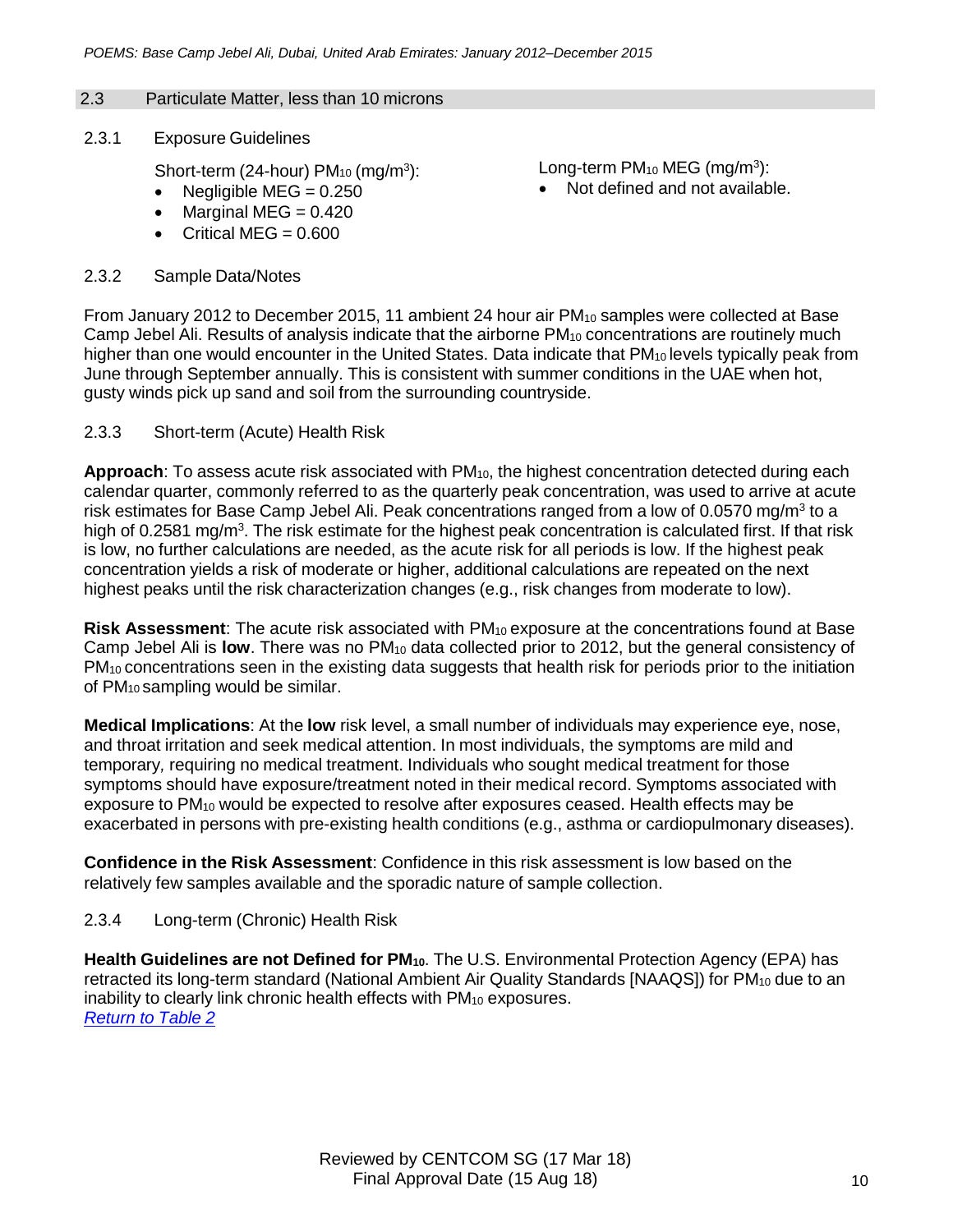## 2.4 Particulate Matter, less than 2.5 microns

2.4.1 Exposure Guidelines

Short-term (24-hour)  $PM<sub>2.5</sub> MEGs$  (mg/m<sup>3</sup>):

- Negligible  $MEG = 0.065$
- $\bullet$  Marginal MEG = 0.250
- $\bullet$  Critical MEG = 0.500

## 2.4.2 Sample Data/Notes

Long-term (1-year) PM<sub>2.5</sub> MEGs (mg/m<sup>3</sup>):

- Negligible MEG =  $0.015$
- Marginal MEG =  $0.065$ .

Sampling for PM2.5 started at Base Camp Jebel Ali in the third calendar quarter of 2013. From June 2013 to December 2015, 19 ambient 24 hour air samples were collected for PM2.5. During data collection, approximately 37% (7 of 19 samples) results exceeded the 1year Negligible MEG for PM2.5. Similar to PM<sub>10</sub>, peak levels of PM<sub>2.5</sub> typically occur annually from June through September.

## 2.4.3 Short-term (Acute) Health Risk

**Approach**: To assess acute risk associated with PM2.5, quarterly peak concentrations of PM2.5 from October 2007 to December 2012 were used. Quarterly peak concentrations detected during this period ranged from 0.0536 mg/m<sup>3</sup> to 0.519 mg/m<sup>3</sup>. Health risk associated with the highest peak concentration is calculated first. If the health risk associated with that concentration is low, no further calculations are conducted, as the acute risk for all periods is low. If the highest peak concentration yielded a risk of moderate or greater, additional calculations are repeated on the next highest peaks until the risk characterization changes (e.g., the risk estimate changed from moderate to low).

**Risk Assessment**: Overall, the acute health risk associated with PM2.5 exposure at the concentrations found at Base Camp Jebel Ali is **low**; however, at least one 24 hour period was identified when acute health risk was elevated to **high**. That event occurred on December 12, 2015.

**Medical Implications**: At ambient dust concentrations, resulting in a low acute health risk, a small percentage of individuals may still experience health effects such as eye, nose, throat and lung irritation, including coughing, sneezing, runny nose, and shortness of breath. Some individuals might seek outpatient medical care, although most individuals would experience only mild effects at these levels of exposure. Symptoms would typically resolve when exposure ceases. During periods of high risk, more individuals may have been affected and the severity of symptoms increased. A small number of individuals may experience more pronounced effects such as decreased lung function and worsening of pre-existing medical conditions such as asthma. These more pronounced effects are unlikely from a single, short-term period of exposure.

**Confidence in the Risk Assessment**: Confidence in the risk assessment is low based on the limited PM2.5 air sampling data available and inconsistency of sampling.

# 2.4.4 Long-term (Chronic) Health Risk

**Approach**: For chronic health risk, it was assumed that the longest deployment lasted 12 months and that camp residents were exposed to the same levels of dust 24 hours per day over the full term of their deployment. Thus, the exposure assumptions employed likely represent a worst-case exposure scenario. To assess chronic health risk associated with  $PM_{2.5}$ , annual average concentrations for  $PM_{2.5}$ were calculated for each calendar year data was available. Health risk associated with the highest annual average concentration is calculated first. If that health risk estimate is low, no further calculations are needed, as the chronic health risk for all years is low. If the highest annual average concentration yielded a health risk estimate of moderate or higher, additional calculations are repeated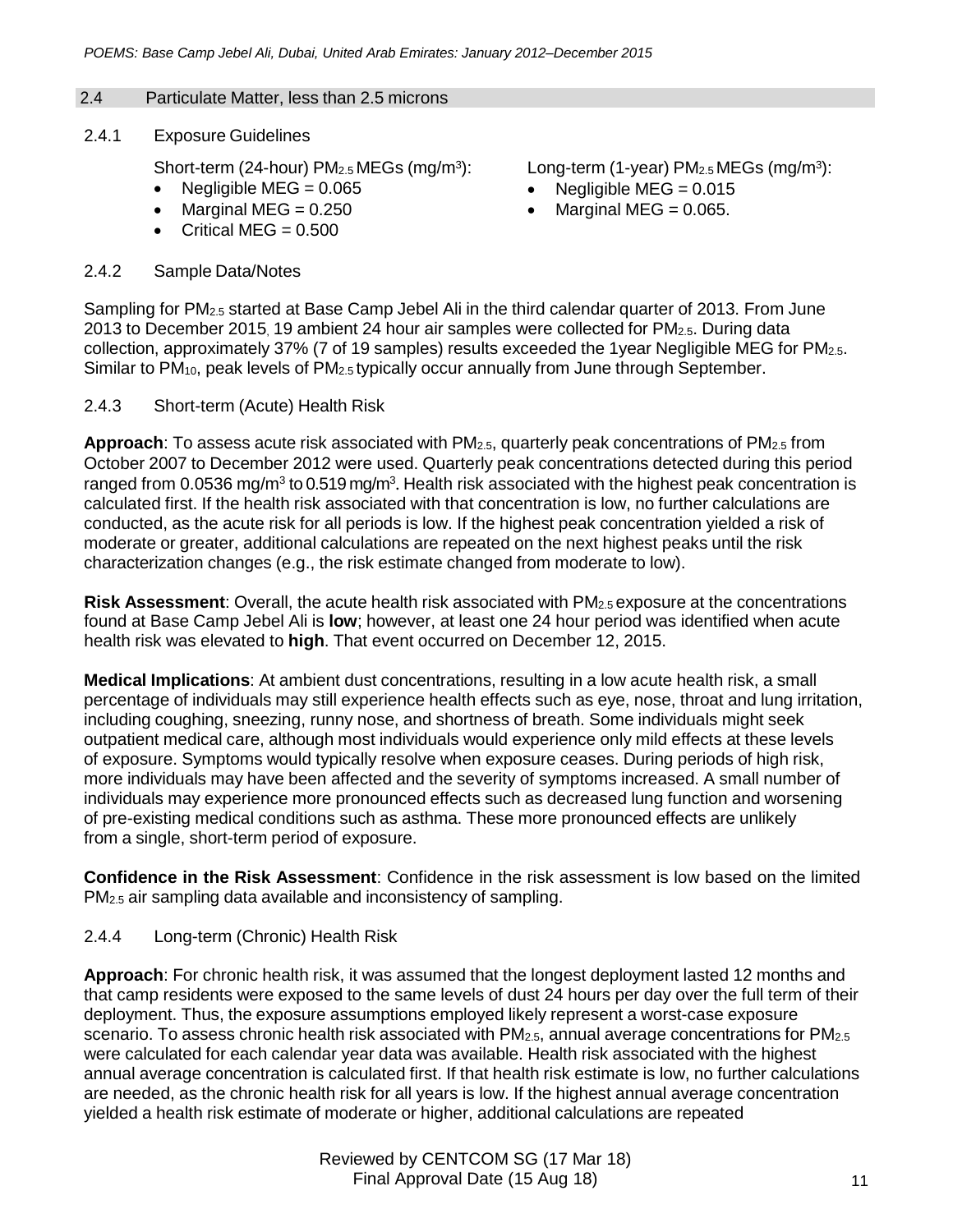on the next highest annual averages until the risk characterization changes (e.g., the risk estimate changes from moderate to low). Annual average PM2.5 concentrations for July 2013 through December 2015 ranged from 0.0608 mg/m<sup>3</sup> to 0.0969 mg/m<sup>3</sup>. No PM<sub>2.5</sub> data exist prior to July of 2012.

**Risk Assessment**: The chronic health risk associated with PM2.5 exposure for personnel at Base Camp Jebel Ali was **low** in 2013 and **moderate** for 2014 and 2015. Overall, the average PM2.5 concentrations were reasonably similar from year to year, with the highest average concentration only slightly more than 1.5 times the lowest average concentration. Given the relative consistency of the data over the 3 years of sample collection, it is reasonable to infer that health risks associated with PM<sub>2.5</sub> for periods before data collection began would be similar.

**Medical Implications**: Repeated, long-term exposure to the airborne concentrations of PM2.5 that are routinely present at Base Camp Jebel Ali may increase the probability of chronic health conditions in generally healthy U.S. Service members over their lifetime. These conditions include reduced lung function, chronic bronchitis, chronic obstructive pulmonary disease (COPD), asthma, and certain cardiopulmonary diseases. For those with a history of asthma or pre-existing cardiopulmonary disease, there is higher risk for exacerbating those pre-existing conditions.

**Confidence in the Risk Assessment**: Confidence in the risk assessment is **low** based on the limited PM2.5 air sampling data available and inconsistency of sampling. *Return to Table 1*

*Return to Table 2*

# 2.5 Airborne Metals

2.5.1 Sample Data/Notes

From January 2012 to December 2015, metals analysis was performed on 30 ambient air samples collected at Base Camp Jebel Ali.

2.5.2 Short-term (Acute) Health Risk

**Approach**: For screening purposes, all airborne metals detected from particulate matter sampling were compared to their corresponding 1 year Negligible MEGs. Metals without a single detection above that MEG were removed from further consideration. None of the metals detected from particulate matter sampling exceeded their respective 1 year Negligible MEGs.

**Risk Assessment**: Airborne metals are **not a source of acute health risk** based on available data.

**Medical Implications**: None identified.

**Confidence in the Risk Assessment**: Based on the limited data available, confidence in this risk assessment is low.

# 2.5.3 Long-term (Chronic) Health Risk

**Approach**: Annual average concentrations of airborne metals detected are used to assess the longterm risk associated with potential long-term exposures. When calculating the average concentration, a surrogate value of half the laboratory limit of quantitation for that metal is used for each sample where the specific metal is not detected. For screening purposes, all airborne metals detected are first compared to their corresponding 1 year Negligible MEGs. Metals without a single detection above that MEG are removed from further consideration. None of the metals detected from particulate matter sampling exceeded their respective 1 year Negligible MEGs.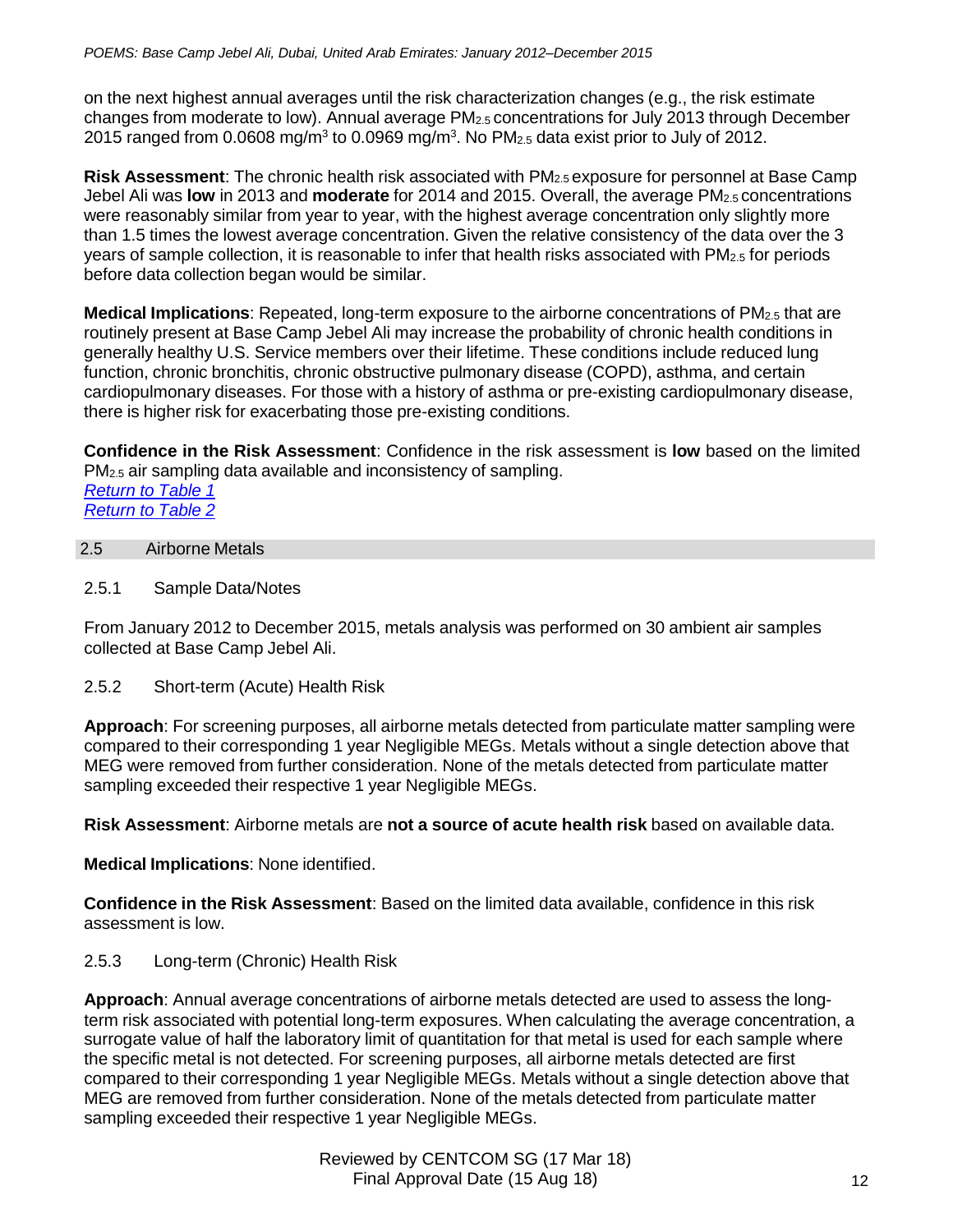**Risk Assessment**: Airborne metals are **not a source of chronic health risk** based on available data.

**Medical Implications**: None identified.

**Confidence in the Risk Assessment**: Based on the available data, confidence in this risk assessment is low.

*Return to Table 2*

## 2.6 Volatile Organic Compounds

Volatile organic compounds (VOCs) are carbon-based chemicals that easily evaporate under normal atmospheric conditions. They can be naturally occurring or man-made. Man-made VOCs are emitted by a wide array of products that number in the thousands. Examples include paints, lacquers, paint strippers, industrial solvents, household cleaners, pesticides, building materials and furnishings, fuels and fuel combustion, and cigarette smoke. Most of the VOCs detected at Base Camp Jebel Ali are associated with fuels and/or fuel combustion.

There are several sources of ambient VOCs at Base Camp Jebel Ali, including motor vehicles, onsite electric power generation, offsite oil refining, petroleum storage, shore to ship transfer of refined petroleum products and routine maintenance operations on U.S. Navy maritime patrol craft.

# 2.6.1 Sample Data/Notes:

From January 2012 through December 2015 only 3 air samples were collected for VOC analysis. All samples were collected in September 2015.

## 2.6.2 Short-term (Acute) Health Risk

**Approach**: For screening purposes, all compounds detected were first compared to their corresponding 1 year Negligible MEGs. Compounds without a single detection above that MEG were removed from further consideration. Only acrolein was present at concentrations above its 1 year Negligible MEG value of 0.00014 mg/m<sup>3</sup>. Acrolein was detected at concentrations greater than its 1 year Negligible MEG in all 3 samples taken in September. Concentrations of acrolein detected in September 2015 ranged from 0.0014 mg/m<sup>3</sup> to 0.0069 mg/m<sup>3</sup> with an average concentration of 0.0034 mg/m<sup>3</sup>. The peak concentration of acrolein was used to assess the short-term health risk associated with potential exposures. Risk estimates for the highest peak were calculated first. As with other airborne compounds, if the highest peak concentration yielded a risk estimate of low, no further calculations were deemed necessary.

**Risk Assessment**: Based on the available data, **no short-term health risk** associated with potential VOC exposures was identified during September 2015. There are insufficient data upon which to base health risk assessments for other periods at Base Camp Jebel Ali.

**Medical Implications**: Fuel combustion is the primary source of acrolein release to the atmosphere. Acrolein has a very disagreeable odor and breaks down rapidly in the air by reacting with other chemicals and sunlight. Most individuals can smell acrolein at a concentration of approximately 0.6 mg/m<sup>3</sup>. Breathing small amounts of acrolein can cause watering of the eyes, burning of the nose and throat, and decreased breathing rate. These symptoms go away when exposure stops. Studies indicate that very slight eye irritation and annoyance/discomfort begin at about 0.2 mg/m<sup>3</sup>, and nose/throat irritation and a decrease in respiratory rate at approximately 0.7 mg/m<sup>3</sup>. Concentrations of acrolein detected at Base Camp Jebel Ali were well below the threshold concentrations known to cause irritation, thus no health effects associated with short-term acrolein exposure would be identified.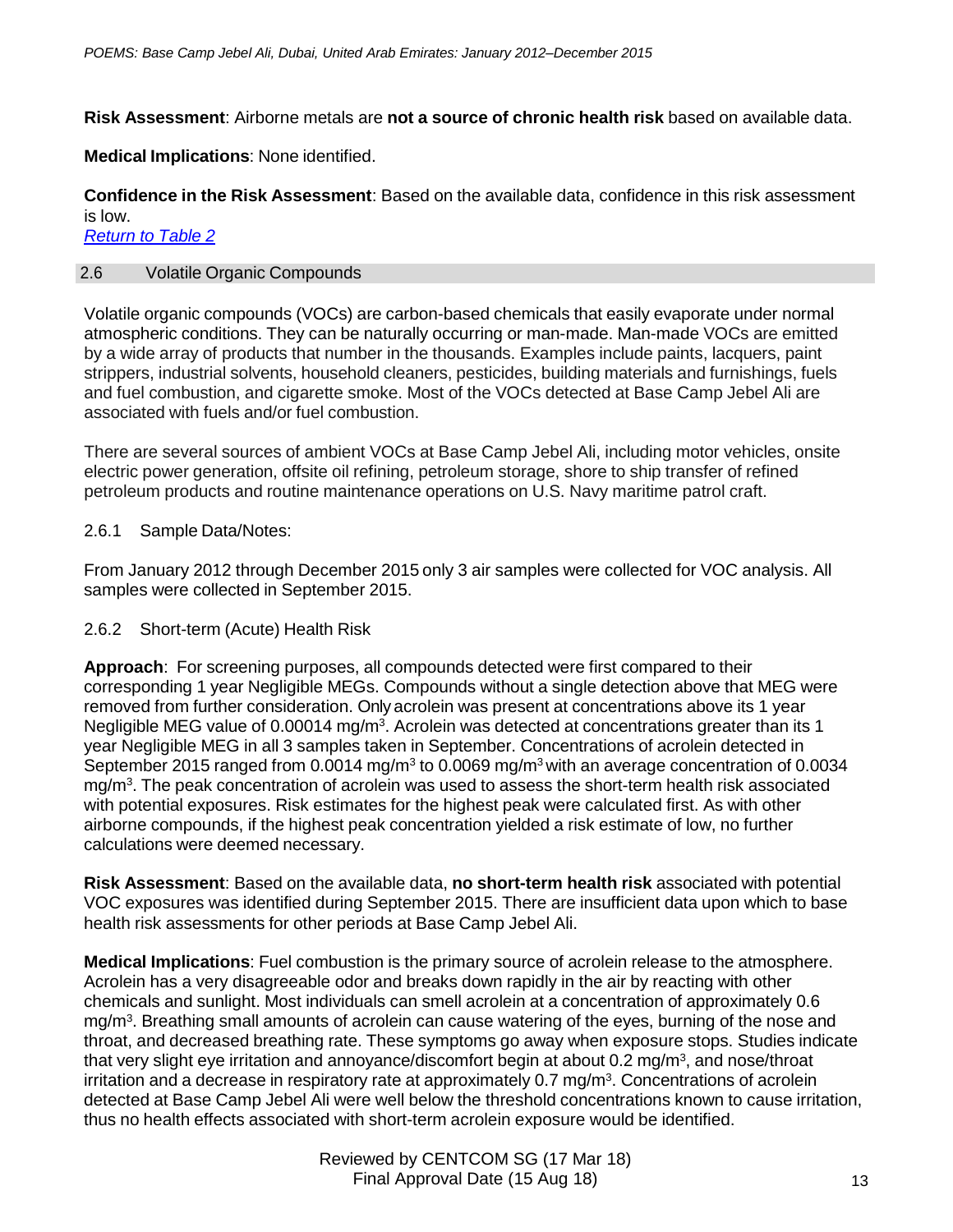**Confidence in the Risk Assessment**: Confidence in this risk assessment is low. Only 3 VOC samples exist, which were obtained during a single sampling event in September 2015. Since existing data are not available to quantify the variability of VOC concentrations typically expected over a 12 month climatic cycle, the health risk may over or understated.

## 2.6.3 Long-term (Chronic) Health Risk

**Not evaluated**; insufficient data exist upon which to base a health risk assessment. *Return to Table 2*

## 2.7 Semi-Volatile Organic Compounds

Semi-volatile organic compounds (SVOCs) are compounds in ambient air formed during combustion; they are also present in the unburned portion of gasoline, diesel fuel, lubricating oils, wood, refuse, and other organic substances. Semi-volatile organic compounds include polycyclic aromatic hydrocarbons (PAH), polychlorinated biphenyls (PCBs), dioxin, and furans. They can be found in the air in minute concentrations everywhere, even the Antarctic. Semi-volatile organic compounds are present in air as vapors or adsorbed to the surface of small solid particles. Semi-volatile organic compounds in ambient air generally occur as complex mixtures rather than a single compound. There are several sources of SVOCs on and around Base Camp Jebel Ali, including electric power generators, motor vehicle exhaust, commercial shipping, and U.S. Navy maritime patrol craft.

## 2.7.1 Sample Data/Notes

In September 2015, Navy Environmental and Preventive Medicine Unit No 2 employed a real-time photoelectric aerosol sensor capable of measuring total ambient particulate-bound PAH concentrations at Base Camp Jebel Ali. Less than 1 day of continuous sampling data conducted on September 8, 2015 yielded 189 data points from a single sampling location selected to represent where camp residents live, work, and recreate. Concentrations of particle bound PAH compounds ranged from 0.0004 micrograms/cubic meter (µg/m<sup>3</sup>) to 0.2410 µg/m<sup>3</sup> with an average concentration of approximately 0.0364 µg/m<sup>3</sup> . No military exposure guidelines or EPA risk-based screening levels currently exist for inhalation of total PAH compounds. Accordingly, health risk values for benzo(a)pyrene (the PAH with the highest potential for health impacts) published by the California Air Resources Board were used for health risk screening purposes. The California Air Resources Board risk-based concentrations assume lifetime residential exposures (70 years) whereas exposures at Base Camp Jebel Ali are typically 1 year or less. In addition, benzo(a)pyrene typically comprises less than five percent of the total amount of PAHs present in the atmosphere. To ensure a health protective assessment, all PAHs detected at the base camp were assumed to be benzo(a)pyrene. Total particle bound concentrations of PAH detected in the limited sampling data available were all well below this health protective screening value during the sampling period.

# 2.7.2 Short-term (Acute) Health Risk

**Not evaluated**; insufficient data exist upon which to base a health risk assessment.

# 2.7.3 Long-term (Chronic) Health Risk

**Not evaluated**; insufficient data exist upon which to base a health risk assessment. *Return to Table 2*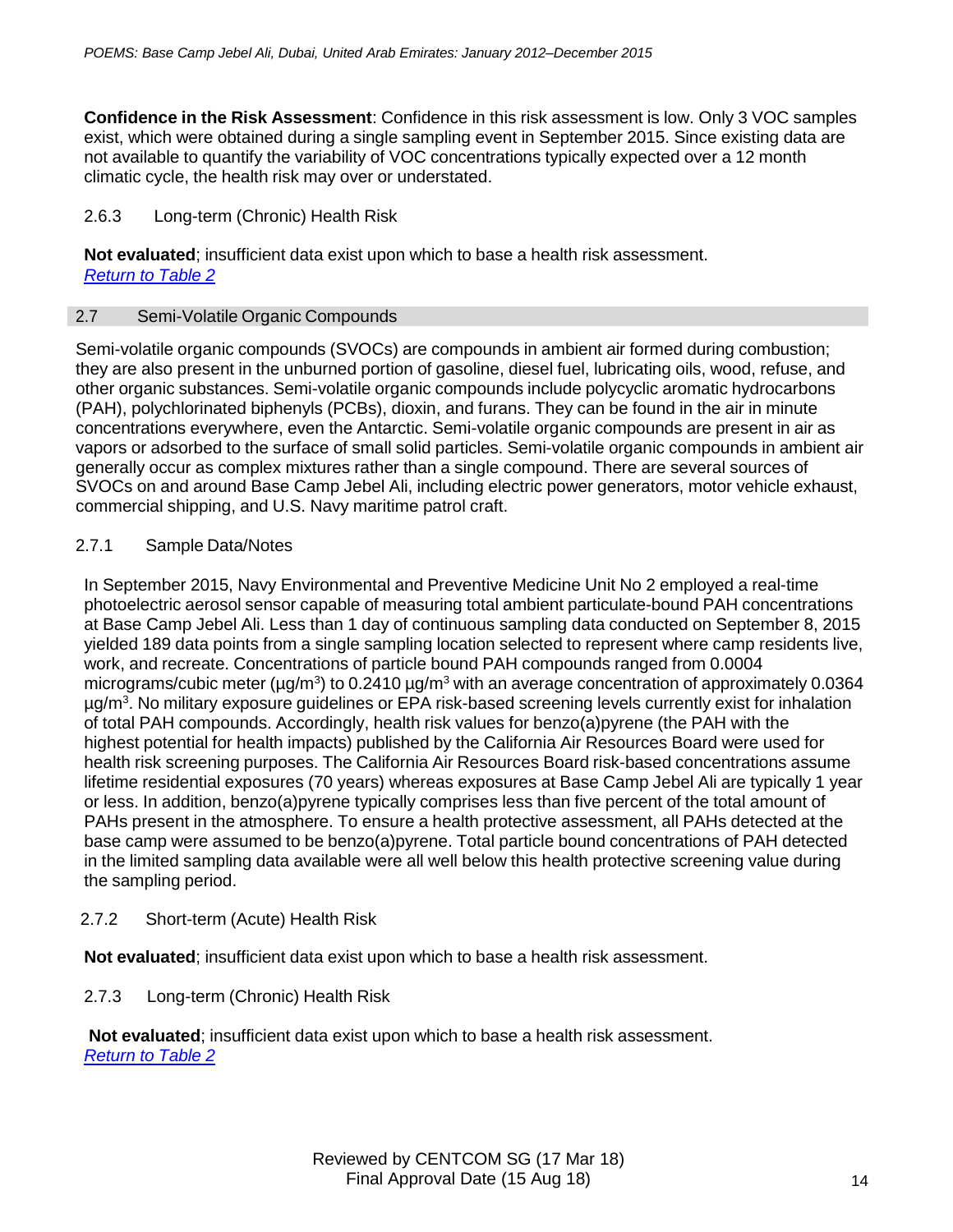# 2.8 Diesel Exhaust

Diesel exhaust is a complex mixture of gases, including oxides of nitrogen (NO and NO2), sulfur dioxide (SO2), carbon monoxide (CO), carbon dioxide (CO2), ozone, and diesel particulate matter. Diesel particulate matter consists of small solid particles formed by the incomplete burning of fuel in a diesel engine. Diesel particulate matter is composed of a solid core of elemental carbon with other substances such as inorganic carbon, metals ash, sulfates, and silicates attached to the surface. The primary source of diesel exhaust at Base Camp Jebel Ali is from electricity generation by commercial and tactical generators. The gaseous components may also be generated by other combustion sources, including the commercial ship traffic, tactical vehicles and U.S. Navy maritime patrol craft.

# 2.8.1 Sample Data/Notes

Continuous sampling for  $CO$ ,  $SO<sub>2</sub>$  and  $NO<sub>2</sub>$  was conducted on 11, 12 and 14 September, 2015. The concentrations of the 3 gaseous components of diesel exhaust, for which a sampling method was available during the 3 days of sampling, were as follows;  $NO<sub>2</sub>$ , none detected;  $SO<sub>2</sub>$ , none detected and CO, none detected to 4.6 mg/m<sup>3</sup>. All concentrations detected were less than their respective 1 year Negligible MEG during the sampling period.

2.8.2 Short-term (Acute) Risk

**Not evaluated**; insufficient data exist upon which to base a health risk assessment.

2.8.3 Long-term (Chronic) Health Risk

**Not evaluated**; insufficient data exist upon which to base a health risk assessment. *Return to Table 2*

| Soil |  |  |
|------|--|--|
|      |  |  |

# 3.1 Surface Soil

# 3.1.1 Sample Data/Notes

From January 2010 to December 2015, 5 surface soil samples were collected. According to field data sheets, the soil samples were collected from areas and/or activities where the potential for soil exposure was the greatest. Laboratory analysis of soil samples includes SVOCs, heavy metals, pesticides, herbicides, and radionuclides. The primary exposure pathways associated with soil are dermal contact and incidental ingestion. The 2014 Occupational and Environmental Site Assessment for Base Camp Jebel Ali reports that the entire site is covered by concrete pavers, thus limiting the potential for soil exposures.

3.1.2 Short-term (Acute) Health Risk

**Not evaluated**. Exposure to soils does not generally pose short-term health risk. Consequently, no MEGs for short-term exposure to soils exist, and sampling data for soils are not evaluated for acute health risks**.**

3.1.3 Long-term (Chronic) Health Risk

**Approach**: For screening purposes, all compounds detected in the soil samples were compared to their corresponding 1 year Negligible MEGs. Compounds without a single detection above that MEG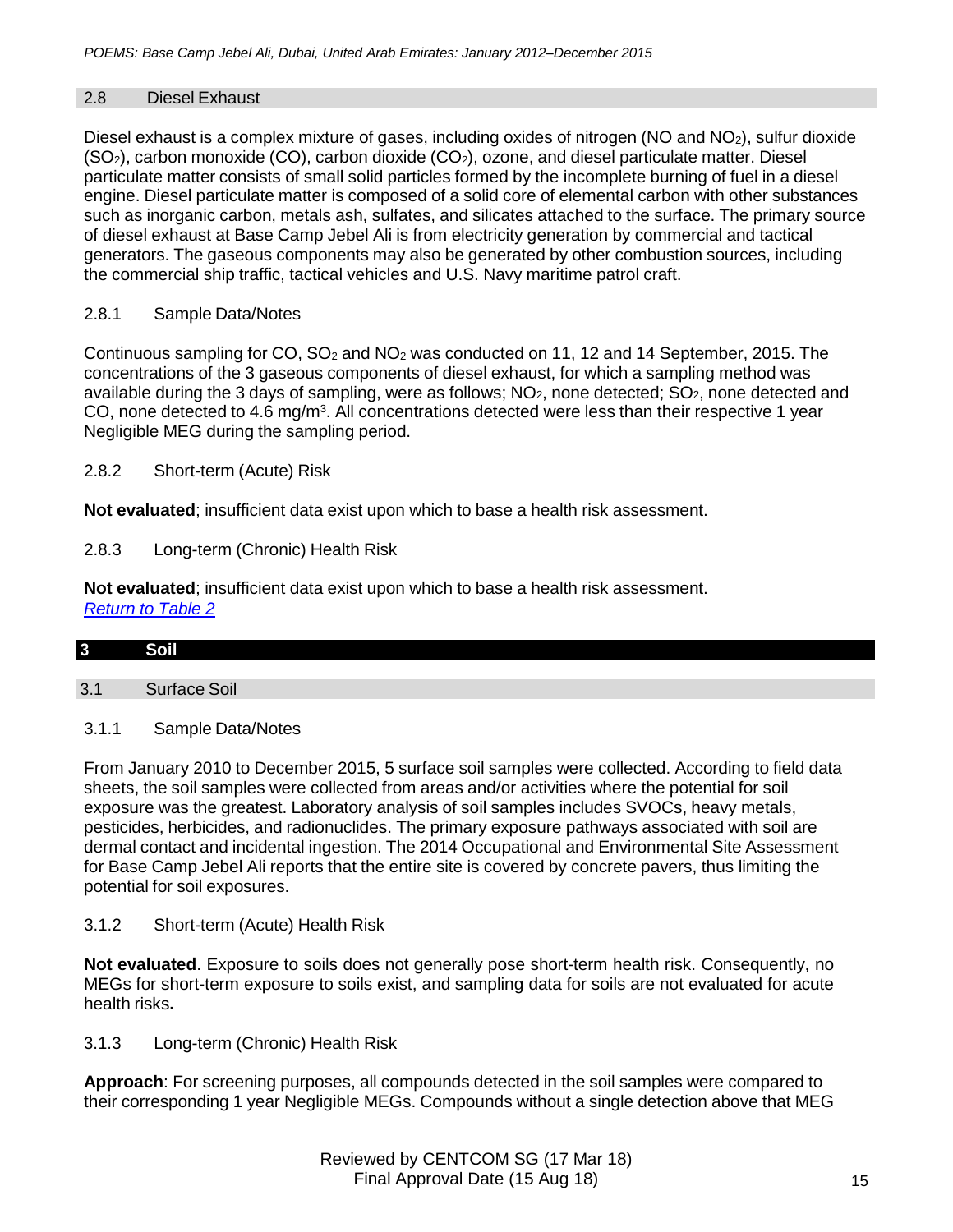were removed from further consideration. None of the compounds detected exceeded their respective 1 year Negligible MEGs.

**Risk Assessment**: Based on available data, surface soil is **not a source of health risk** at Base Camp Jebel Ali.

**Medical Implications**: None identified.

**Confidence in the Risk Assessment**: Confidence in the risk assessment is high despite the low number of samples. Since the ground's surface is entirely covered by concrete pavers, there is very limited potential for soil exposures.

*Return to Table 2*

## **4 Water**

# 4.1 Site-Specific Sources Identified

Two sources of water are available at Base Camp Jebel Ali; bottled water from U.S. Army Veterinary Corps approved commercial vendors and municipal water from the City of Jebel Ali. Bottled water is supplied for drinking and the municipal water is used for all other purposes (e.g., cooking and personal hygiene).

# 4.2 Water for Other Purposes (Non-Drinking Water)

# 4.2.1 Sample Data/Notes

Enhanced water surveillance, which includes chemical analysis, typically occurs at 6 month intervals during military operations. Only 5 samples of Jebel Ali municipal water were submitted for analysis. One sample from August 2102, two samples from August 2014, one sample from September 2015 and one sample from August 2008. No municipal water quality data exist for 2013.

To assess the health risk associated with the use of municipally treated water at Base Camp Jebel Ali, the following assumptions were made:

- Jebel Ali municipal water is supplied primarily for cooking and personal hygiene.
- Deployments last a maximum of 12 months.
- The primary routes of exposure associated with Jebel Ali municipal water are incidental ingestion through cooking and personal hygiene (i.e., brushing teeth/oral hygiene).
- Camp residents ingest far less than 2 L (i.e., food preparation) of Jebel Ali municipal water per day.

# 4.2.2 Short-term (Acute) Health Risk

**Approach**: For screening purposes, any compound with a peak concentration less than or equal to 2.5 times the 14 day Negligible MEG for consuming 5 L/day is eliminated from further consideration. If a 14 day, 5 L/day Negligible MEG is not available, the more conservative 1 year, 5 L/day Negligible MEG is used for screening purposes. The 2.5 multiplier adjusts the 5 L/day MEG to a consumption rate of 2 L/day, which is equivalent to the consumption rate upon which the EPA Maximum Contaminant Levels (MCL) are established. This still provides a significant level of health protection when the primary route of exposure of non-drinking water is skin contact and incidental ingestion, and when one considers that EPA MCL are based on 30 years of consumption data.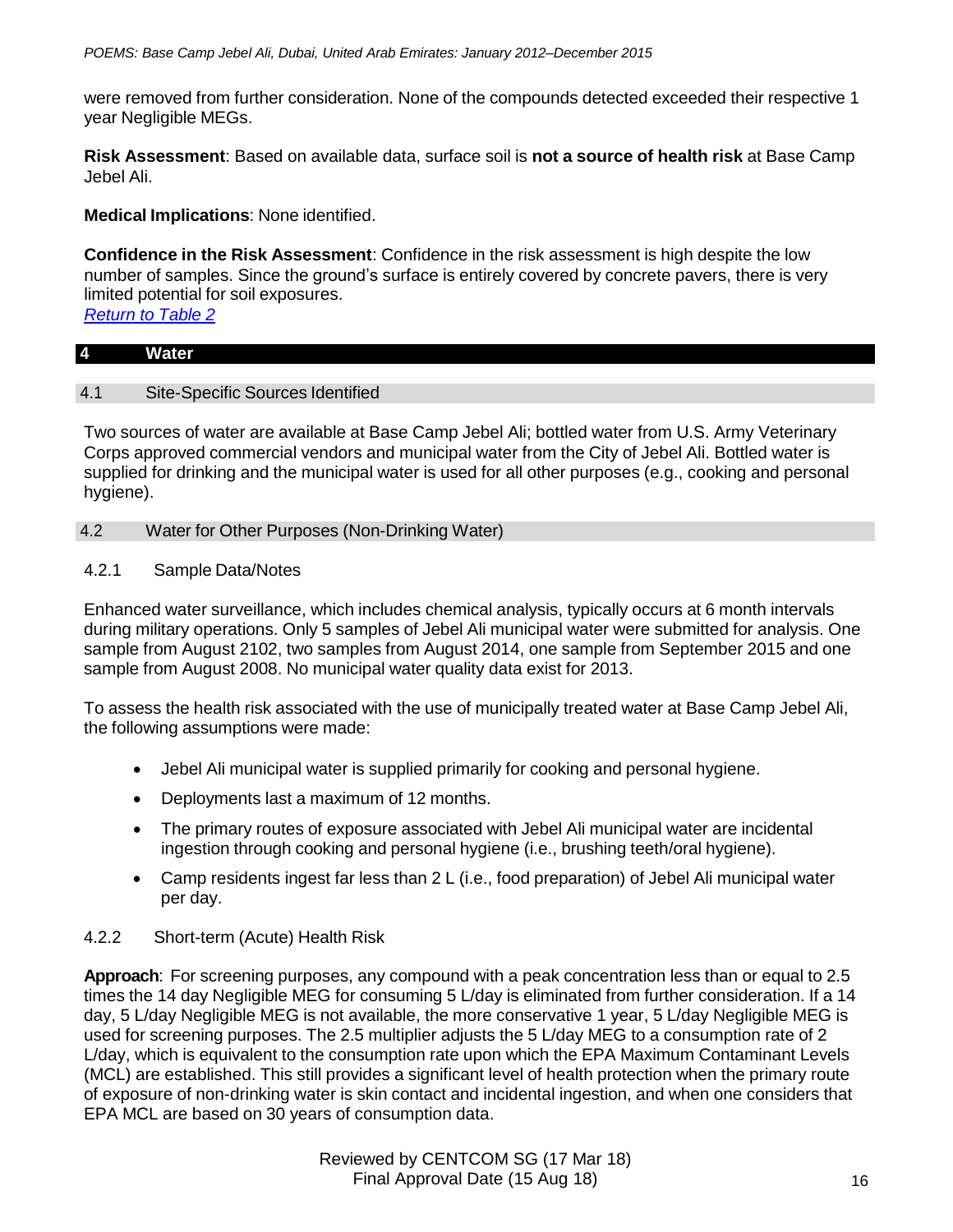**Risk Assessment**: **No short-term health risk** associated with the use of municipal water for cooking, showering, hand washing and cleaning was identified.

**Medical Implications:** None identified based on the available sampling data.

**Confidence in the Risk Assessment**: Regardless of the low number of samples in the data set, confidence in this risk assessment is medium based on the drinking water quality standards in the UAE, which are very similar to those of the EPA.

## 4.2.3 Long-term (Chronic) Health Risk

Approach: The average concentration of each analyte detected in all samples taken over a calendar year is used to estimate chronic health risk. If only a single sample was obtained during a calendar year, the concentrations detected in that sample are used and assumed to remain unchanged until a follow-on sample indicates changes in chemical concentrations. When calculating the average concentration, a surrogate value of half the laboratory limit of quantitation is used for each sample when a specific analyte is not detected. For screening purposes, any compound with a peak concentration less than or equal to 2.5 times the 14 day Negligible MEG for consuming 5 L/day is eliminated from further consideration. If a 14 day, 5 L/day Negligible MEG is not available, the more conservative 1 year, 5 L/day Negligible is used for screening purposes.

**Risk Assessment**: **No long-term health risk** associated with the use of municipally treated water for cooking, showering, hand washing and cleaning was identified at Base Camp Jebel Ali.

**Medical Implications**: None identified.

**Confidence in the Risk Assessment**: Regardless of the low number of samples in the data set, confidence in this risk assessment is medium based on the drinking water quality standards in the UAE, which are very similar to those of the EPA. *Return to Table 2*

## 4.3 Consumed Water (Bottled Water)

## 4.3.1 Sample Data/Notes

Bottled drinking water has been purchased for consumption at Base Camp Jebel Ali from suppliers approved by the U.S. Army Veterinary Corps since the camp was first occupied by the U.S. Navy. Only 1 sample exists for bottled water consumed at Base Camp Jebel Ali. That sample was submitted in August 2014. None of the analytes detected in the single bottled water sample available for Base Camp Jebel Ali exceeded its respective MEG screening value.

4.3.2 Short-term (Acute) Health Risk

**Not evaluated**; insufficient data exist upon which to base a health risk assessment.

4.3.3 Long-term (Chronic) Health Risk

**Not evaluated**; insufficient data exist upon which to base a health risk assessment. *Return to Table 2*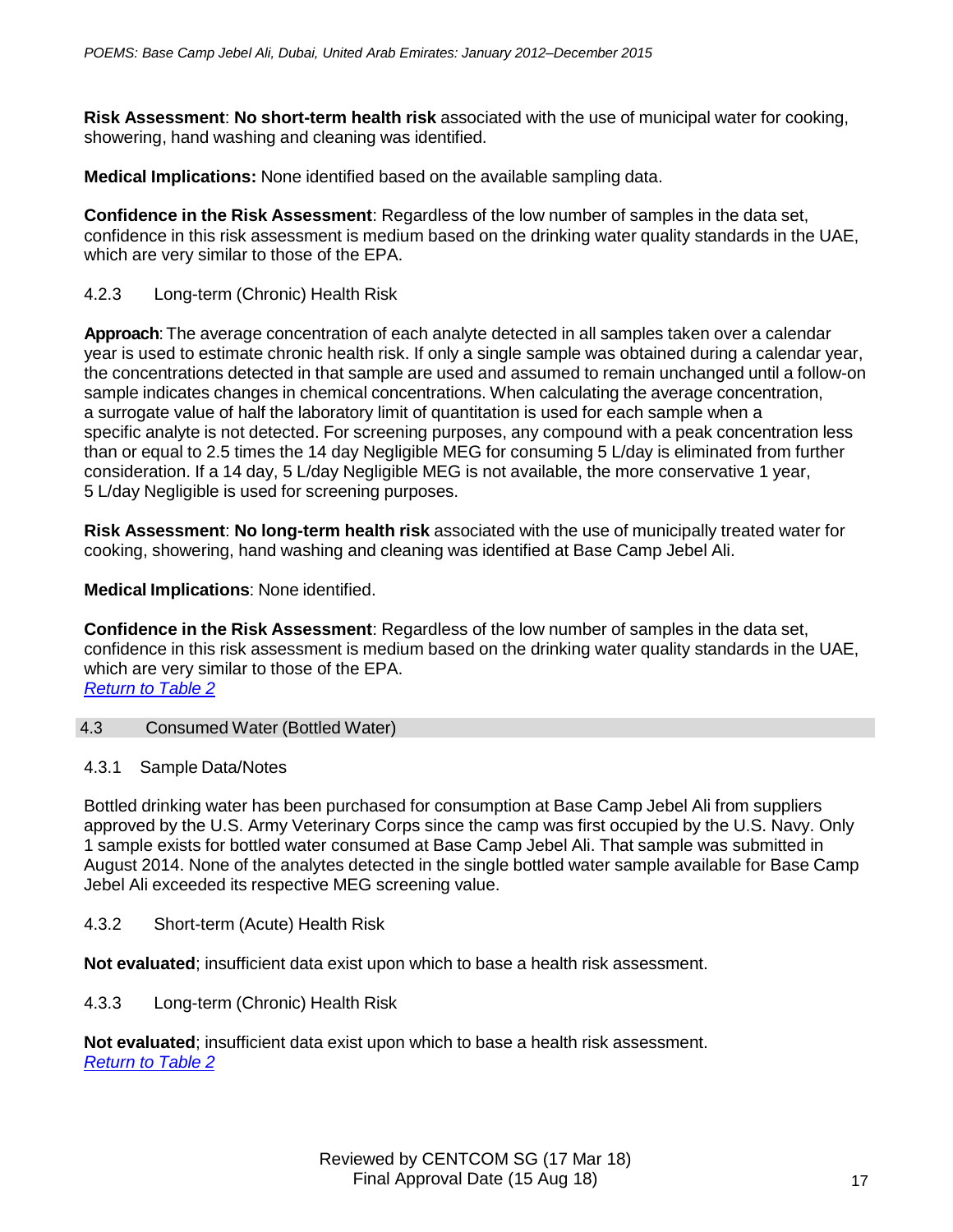# **5 Military Unique**

## 5.1 Chemical Biological, Radiological Nuclear (CBRN) Weapons

There were no specific hazard sources or exposure incidents are documented in the Defense Occupational and Environmental Health Readiness System (DOEHRS) or the Military Exposure Surveillance Library (MESL) during the period January 2012 through December 2015.

5.1.1 Short-term (Acute) and Long-term (Chronic) Health Risks

**Not evaluated.** No data were available upon which to base a health risk assessment.

## 5.2 Depleted Uranium (DU)

There were no specific hazard sources or exposure incidents are documented in DOEHRS or MESL during the period January 2012 through December 2015.

5.2.1 Short-term (Acute) and Long-term (Chronic) Health Risks

**Not evaluated.** No data were available upon which to base a health risk assessment.

## 5.3 Ionizing Radiation

No specific hazard sources or exposure incidents are documented in DOEHRS or MESL from the January 2012 through December 2015.

## 5.3.1 Short-term (Acute) and Long-term (Chronic) Health Risks

**Not evaluated.** No data were available upon which to base a health risk assessment.

## 5.4 Non-Ionizing Radiation

There were no specific hazard sources or exposure incidents are documented in DOEHRS or MESL during the period January 2012 through December 2015.

## 5.4.1 Short-term (Acute) and Long-term (Chronic) Health Risks

**Not evaluated.** No data were available upon which to base a health risk assessment. *Return to Table 2*

# **6 Endemic Diseases**

## 6.1 Sample Data/Notes

## **Assessed risk is the residual risk that exists in the presence of preventive measures.**

- Department of Defense Directive 6490.02 series, Comprehensive Health Surveillance, establishes policy for routine health surveillance of all DOD personnel throughout their military service.
- The Disease Reporting System internet (DRSi) collects and maintains archives of Medical Event Reports (MERs) for all Services.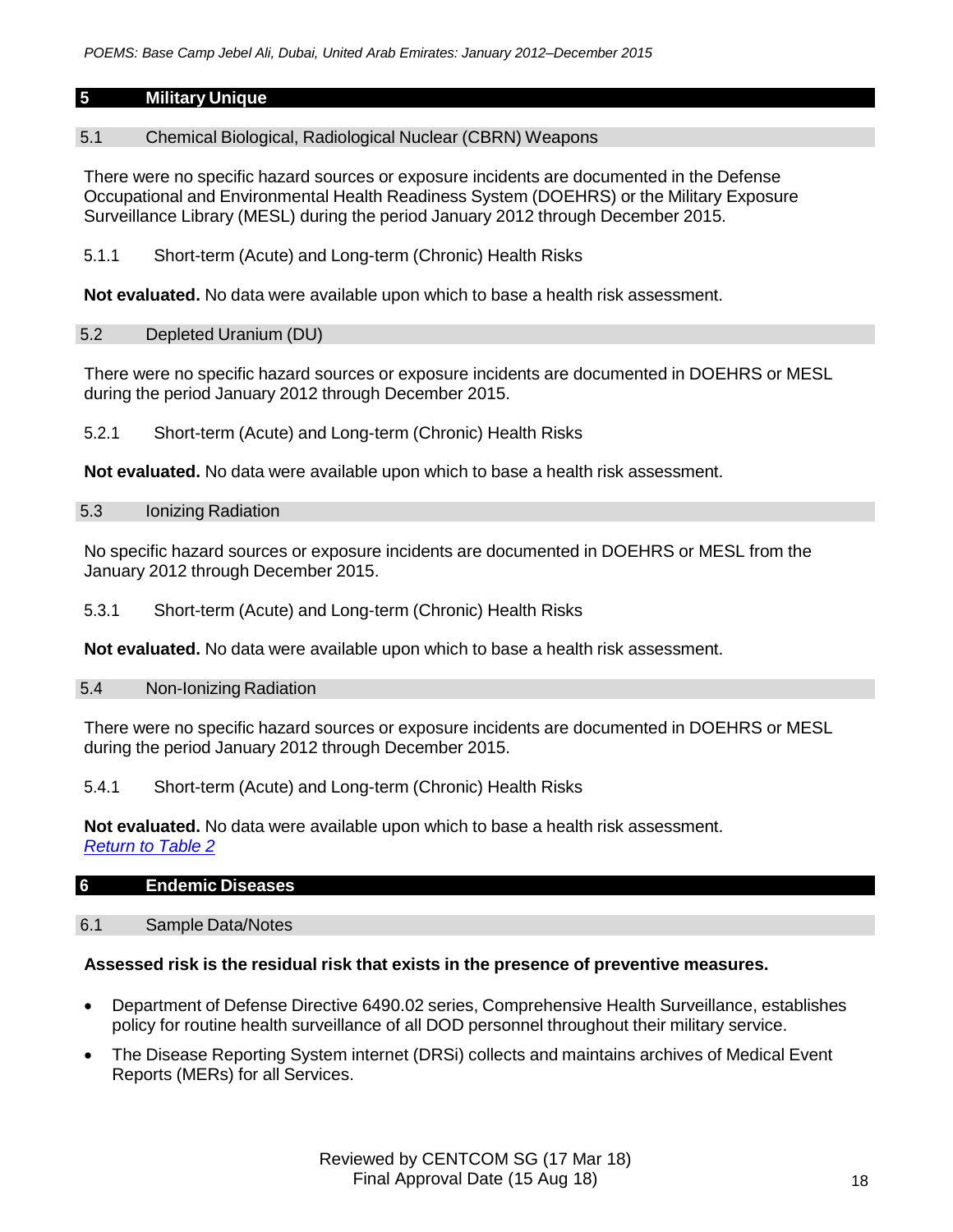- Endemic diseases present in the UAE were identified using the "Destinations" section of the Centers for Disease Control and Prevention (CDC) Travelers' Health website, **<http://wwwnc.cdc.gov/travel/destinations/clinician/none/united-arab-emirates>**
- Additional health information was identified based on the World Health Organization (WHO) UAE CountryProfile**<http://www.who.int/gho/countries/are/en/>**.
- Where effective vaccines, such as those for Hepatitis A and B, are in place, risk to individuals is effectively reduced to none and these endemic diseases were excluded from further assessment.
- Actual disease prevalence in the local population is unknown due to lack of access to surveillance data in the host nation.
- Overall, few disease reports associated with Base Camp Jebel Ali were identified. Disease reports associated with exposure at Base Camp Jebel Ali or reported by any UAE command were for routinely identified diseases that do not have ongoing or severe outcomes.

## 6.2 Gastrointestinal Diseases

Typhoid fever and Hepatitis A may pose a risk to travelers in the UAE, especially those visiting smaller cities or rural areas. U.S. Service members are routinely vaccinated against these diseases. Viral gastroenteritis, which is spread through contact or fomites (any inanimate object or substance capable of carrying infectious organisms), presents a recurrent risk at Base Camp Jebel Ali.

# 6.2.1 Short-term (Acute) Health Risks

**Approach**: The health risk for fomite-borne gastrointestinal infections and endemic food and waterborne diseases to individuals deployed to Base Camp Jebel Ali during the period of this assessment was epidemiologically assessed based on the combination of identified endemic diseases, knowledge of preventive measures in place, review of medical event reports associated with deployment to Base Camp Jebel Ali, and direct communication with military public health personnel.

# **Risk Assessment**:

- The short-term risk for viral gastroenteritis is **low.** Risk due to a high rate of personnel turnover, shared dining halls, berthing spaces, bathing facilities, and working spaces, which are not substantially different than those found in similar settings within the United States.
- The short-term risk associated with food borne and waterborne diseases (i.e., bacterial or viral gastroenteritis, protozoal diarrhea, cholera, brucellosis, hepatitis E) at Base Camp Jebel Ali is **low**.

**Medical Implications**: Gastroenteritis, particularly from viral agents, can cause periodic outbreaks despite preventive measures. A small number of infections may require greater than 72 hours convalescence and/or hospitalization.

**Confidence in the Risk Assessment**: Confidence in the risk assessment is medium. Food and water borne diseases, especially those with short convalescence and lack of long-term health effects are often underreported for deployed U.S. service members.

6.2.2 Long-term (Chronic) Health Risks

**Approach**: Application of the same approach referenced in Section 6.2.1 above.

**Risk Assessment**: The long-term risk associated with food and waterborne diseases is **low** for protozoal diarrhea and brucellosis.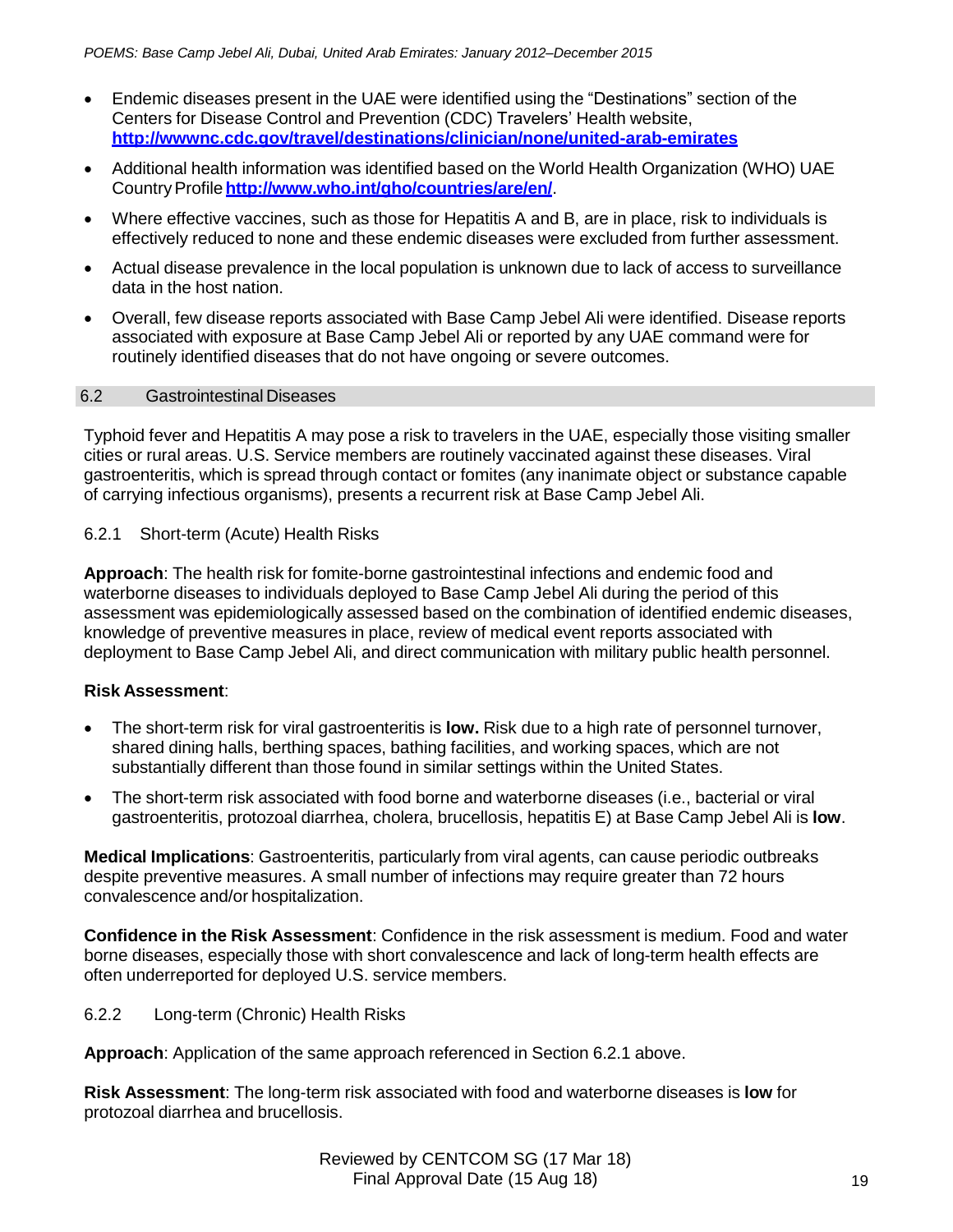**Medical Implications**: Long-term health effects resulting from infection with food and waterborne diseases are rare.

**Confidence in the Risk Assessment**: Confidence in the risk assessment is high. *Return to Table 2*

## 6.3 Arthropod Vector-Borne Diseases

The climate and ecological habitat found in the UAE support populations of arthropod vectors, including mosquitoes and sand flies capable of transmitting dengue fever, malaria, leishmaniasis, sand-fly fever, and West Nile Fever. Significant reduction in arthropod vectors as a result of malaria prevention efforts has dramatically reduced arthropod borne disease transmission in the local population. Malaria transmission has not been reported in the UAE since 1998, but imported cases exist. Risk of dengue fever is higher in urban and other densely populated areas. Removing vector harborages and spraying for vectors within Base Camp Jebel Ali, as well as properly wearing insecticide-treated uniforms and applying insect repellent to the skin, are the main protective measures against vector-borne diseases.

## 6.3.1 Short-term (Acute) Health Risks

**Approach**: The health risk for endemic vector-borne diseases to individuals deployed to Base Camp Jebel Ali during the period of this assessment was epidemiologically assessed based on the combination of identified endemic diseases, knowledge of preventive measures in place, reviewing MERs associated with Base Camp Jebel Ali deployment, and directly communicating with military public health personnel stationed at Base Camp Jebel Ali.

**Risk Assessment**: The short-term risk for the vector-borne diseases dengue fever, malaria, leishmaniasis (both visceral and cutaneous), sand-fly fever, and West Nile fever is **low**. Individuals who forward deploy from Base Camp Jebel Ali to outlying areas may experience increased short-term risk.

**Medical Implications**: Dengue fever, malaria, cutaneous leishmaniasis, sand-fly fever, and West Nile fever have short incubation periods ranging from days to weeks. Any of these diseases would initially present as acute fever and malaise, some are accompanied by rash, and would lead to acute, sometimes severe illness.

**Confidence in the Risk Assessment**: Confidence in the risk assessment is high. WHO health statistics indicate low incidence of vector borne disease in the local UAE population; no vector-borne disease reports for individuals who resided within Base Camp Jebel Ali were identified.

6.3.2 Long-term (Chronic) Health Risks

**Approach**: Application of the same approach referenced in Section 6.3.1 above.

**Risk Assessment:** The long-term risk for leishmaniasis, dengue fever and sand-fly fever is **low**.

**Medical Implications**: Both visceral and cutaneous leishmaniasis may have extended incubation periods, ranging from a week to years. Although rare, it is possible to be infected during deployment, but not to have clinically evident disease until redeployed. Leishmaniasis should be considered in the differential diagnosis for any unusual skin lesions or chronic, systemic disease.

Certain vector-borne diseases have the potential to cause long-term health effects; individual history of infection with a vector borne disease should be considered when evaluating patients with chronic symptoms such as prolonged fatigue, depression, arthralgia or myalgia.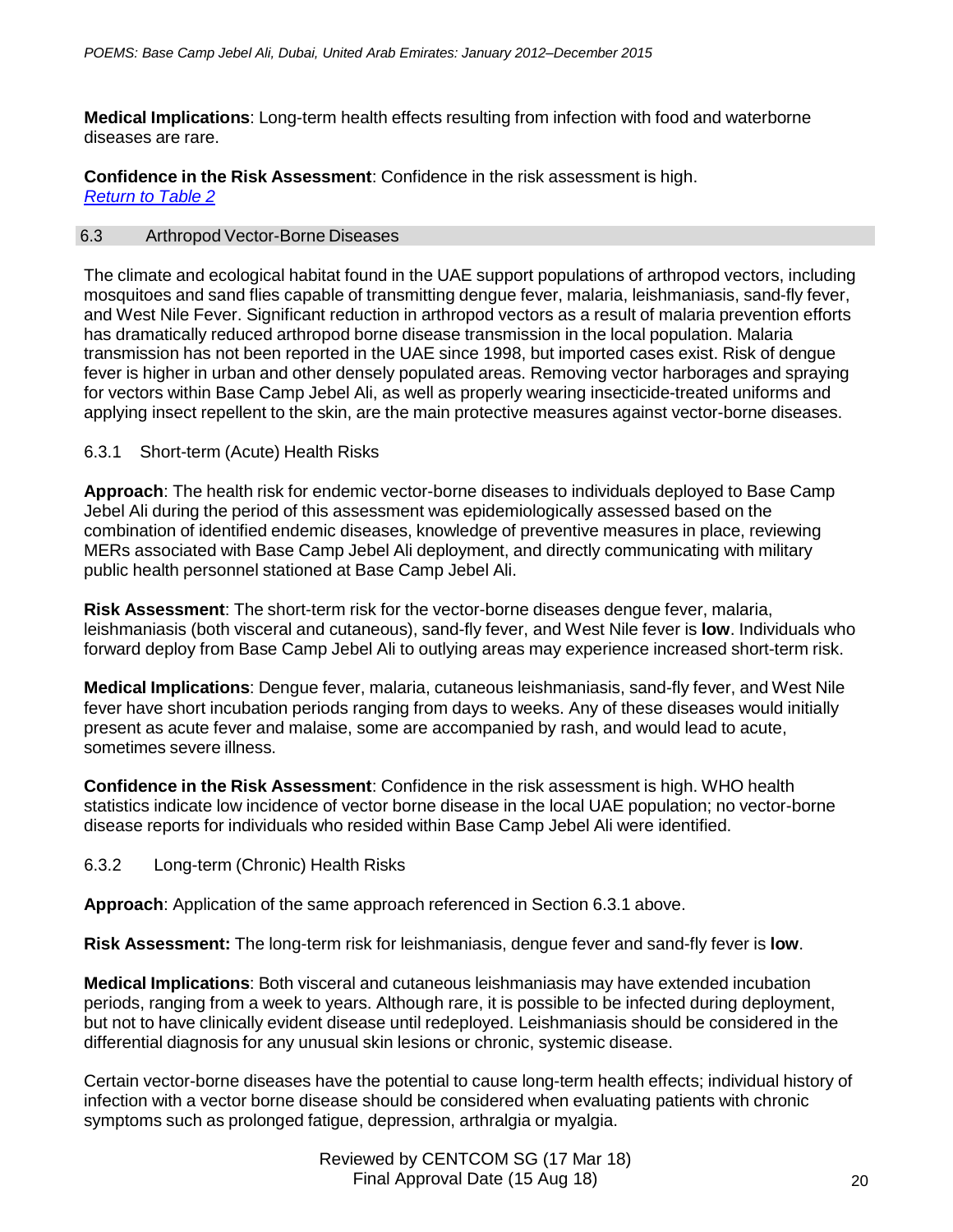**Confidence in the Risk Assessment**: Confidence in the risk assessment is high. Incidence of leishmaniasis, particularly visceral, in the post-deployment military population is known to be extremely low.

*Return to Table 2*

#### 6.4 Water Contact Diseases

Operations or activities that involve extensive freshwater contact may result in individuals being exposed to leptospirosis. The occurrence of flooding after heavy rainfall facilitates the spread of leptospirosis because, as water saturates the environment, *Leptospira* bacteria present in the soil pass directly into surface waters. Activities such as wading or swimming in freshwater sources may result in exposures to enteric diseases such as diarrhea and hepatitis via incidental ingestion of water. Prolonged water contact also may lead to the development of a variety of skin conditions, such as bacterial or fungal dermatitis. Elimination of standing and/or open bodies of fresh water protects against the spread of water contact diseases.

6.4.1 Short-term (Acute) Health Risks

**Approach**: The health risk for endemic water-contact diseases to individuals deployed to Base Camp Jebel Ali during the period of this assessment was epidemiologically assessed based on identifying endemic diseases, knowledge of preventive measures in place, reviewing MERs associated with deployment to Base Camp Jebel Ali, and directly communicating with military public health personnel stationed at Base Camp Jebel Ali.

**Risk Assessment**: The short-term risk for leptospirosis is **low**.

**Medical Implications**: Leptospirosis, which has an incubation period of 5–14 days, presents as acute fever with nonspecific symptoms that last for a few days to 3 weeks or longer.

**Confidence in the Risk Assessment**: Confidence in the risk assessment is high. No reported cases of water contact diseases were identified during the assessment period.

6.4.2 Long-term (Chronic) Health Risks

**Approach**: Application of the same approach referenced in Section 6.4.1 above.

**Risk Assessment**: **No long-term risk** for leptospirosis was identified.

**Medical Implications**: None identified.

**Confidence in the Risk Assessment**: Confidence in risk assessment is high. *Return to Table 2*

## 6.5 Respiratory Diseases

U.S. Service members living and working in close-quarter conditions are at risk for substantial personto-person spread of upper respiratory infections, such as the common cold and influenza. Primary exposure pathways for tuberculosis are prolonged close contact (generally several hours per day for greater than 3 days/week in a closed space) with the local population or third country national contractors.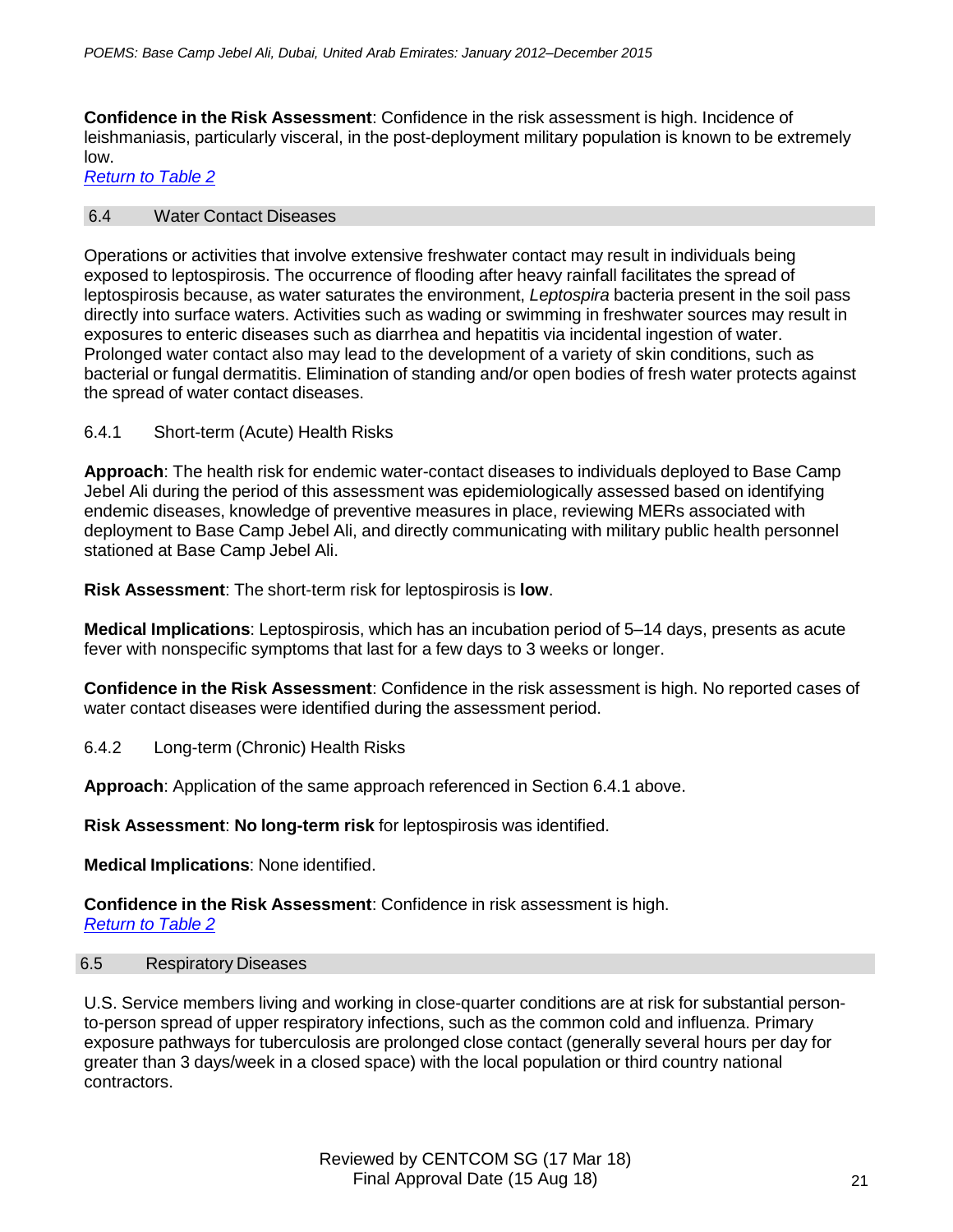## 6.5.1 Short-term (Acute) Health Risks

**Approach**: The health risk for respiratory diseases to individuals deployed to Base Camp Jebel Ali during the period of this assessment was epidemiologically assessed based on identifying endemic diseases, knowledge of preventive measures in place, reviewing the incidence of MERs in the host nation and associated with deployment to Base Camp Jebel Ali, and directly communicating with military public health personnel.

## **Risk Assessment**:

- The short-term risk for upper respiratory infections is **low**. Risk due to a high rate of personnel turnover, shared dining halls, berthing spaces, bathing and recreational facilities, and working spaces, which are not substantially different than those found in similar settings within the United States.
- The short-term risk for tuberculosis is **low**.
- The short-term risk for MERS is **low**.

## **Medical Implications**:

- Upper respiratory infections, particularly from viral agents, can cause periodic outbreaks in spite of preventive measures. A small proportion of infections may require greater than 72 hours convalescence and/or hospitalization
- **Tuberculosis**: Symptoms of tuberculosis, including fever, weight loss, night sweats and cough, typically start within 1-6 months of infection. The lifetime risk for tuberculosis disease after becoming infected is 5-10%; half of this risk occurs in the first two years following infection.
- **MERS**: MERS is a viral respiratory illness first reported in Saudi Arabia in 2012. Symptoms of MERS include fever, cough, and shortness of breath. The incubation period is typically 2-14 day.

**Confidence in the Risk Assessment**: Confidence in risk assessment is medium. Upper respiratory infections, especially those with short convalescence and lack of long-term health effects are not reportable for deployed military populations. WHO health statistics indicate low incidence of tuberculosis in the local UAE population; no reports of tuberculosis were identified for individuals at Base Camp Jebel Ali during the assessment period.

6.5.2 Long-term (Chronic) Health Risks

**Approach**: Application of the same approach referenced in Section 6.5.1 above.

**Risk Assessment**: The long-term risk for tuberculosis and MERS is **low**.

## **Medical Implications**:

- **Tuberculosis:** Symptoms of tuberculosis can be delayed by two or more years following infection. Tuberculosis should be considered in assessing symptoms of fever accompanied by night sweats and cough.
- **MERS**: MERS should be included in the differential diagnosis for any patient with a history of travel from countries in or near the Arabian Peninsula within 14 days before symptom onset, or close contact with a symptomatic traveler who developed fever and acute respiratory illness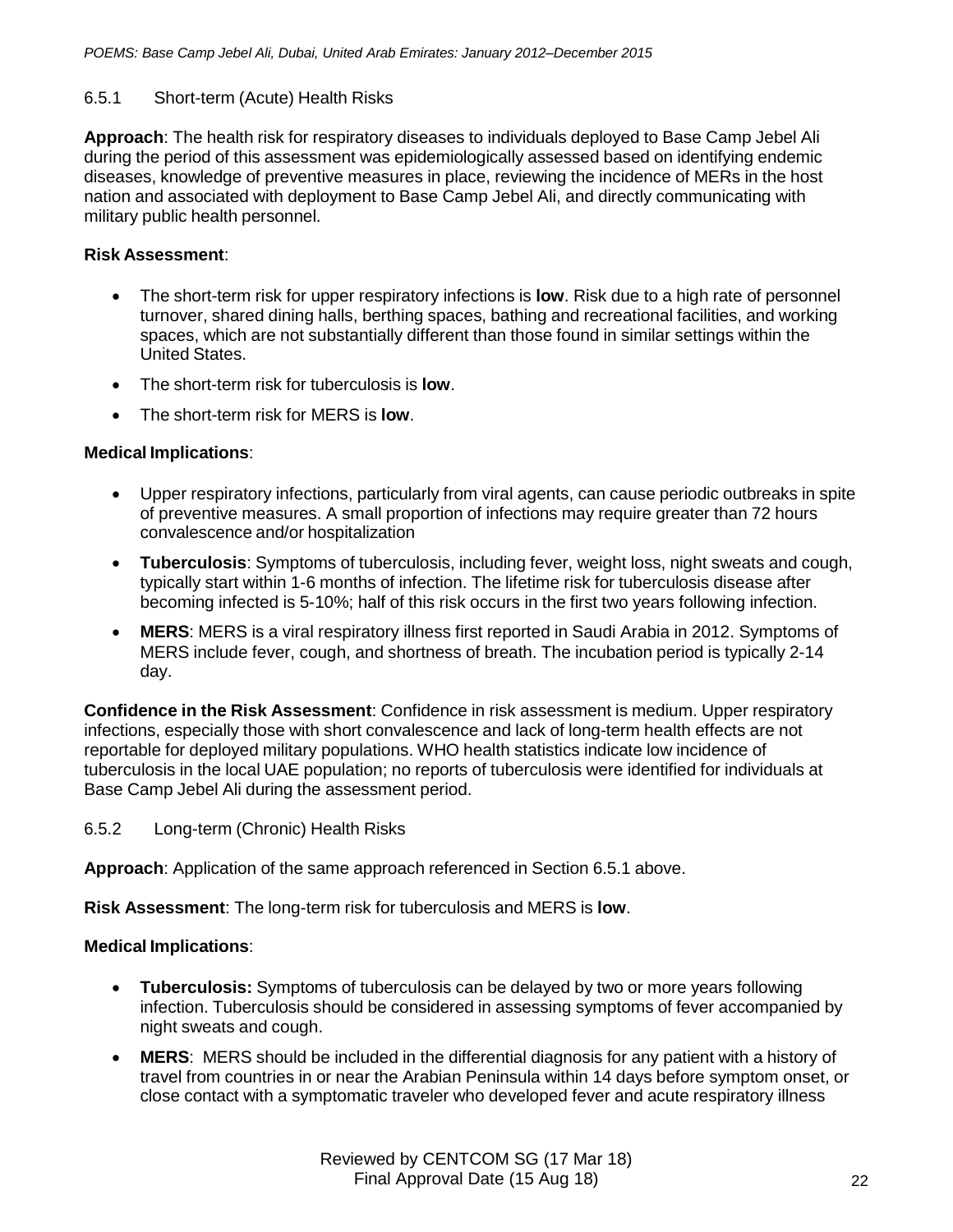(not necessarily pneumonia) within 14 days after traveling from countries in or near the Arabian Peninsula.

**Confidence in the Risk Assessment**: Confidence in risk assessment is high. WHO health statistics indicate low incidence of tuberculosis in the local UAE population; prevalence of tuberculosis in the post deployment military population is known to be extremely low. *Return to Table 2*

### 6.6 Animal-Contact Diseases

The UAE requires all domesticated cats and dogs to be vaccinated against rabies; however, animal rabies still occurs in wild animal populations with foxes and sporadically in stray dogs. No recently reported cases of rabies occurring in humans identified. Anthrax, while not prevalent, has been reported in domestic animals in some parts of the UAE. Q-fever was found in a rare species of Gazelle (in a private collection in Dubai as late as 2007) and reported in racing camels in Abu Dhabi. Serologic evidence suggests the presence of Q-fever in humans throughout the Arabian Peninsula.

### 6.6.1 Short-term (Acute) Health Risks

**Approach**: The health risk for endemic animal contact diseases to individuals deployed to Base Camp Jebel Ali during the period of this assessment was epidemiologically assessed based on the combination of identified endemic diseases, knowledge of preventive measures in place, review of medical event reports associated with deployment to Base Camp Jebel Ali, and direct communication with military public health personnel.

**Risk Assessment**: The short-term risk for rabies, Q-fever and anthrax is **low**.

#### **Medical Implications**:

- **Rabies**: All unprovoked dog or wild animal bites should be medically evaluated for possible post-exposure rabies treatment.
- **Q-fever**: Acute Q fever is usually a nonspecific febrile illness, often with atypical pneumonia or transient hepatitis. Sero-conversion without symptoms is common. As a rule, Q-fever is selflimiting and resolves without treatment, but some untreated cases may progress to chronic Qfever (e.g., endocarditis, granulomatous hepatitis, osteomyelitis, interstitial pulmonary fibrosis).

**Confidence in the Risk Assessment**: Confidence in risk assessment is high. No reports of any animal contact diseases were identified during the risk assessment period.

6.6.2 Long-term (Chronic) Health Risks

**Approach**: Application of the same approach referenced in Section 6.6.1 above.

**Risk Assessment**: The long-term risk for rabies, Q-fever and anthrax is **low**.

**Medical Implications**: None identified.

**Confidence in the Risk Assessment**: Confidence in risk assessment is high. While actual disease prevalence in the local animal population is unknown, the incidence of animal contact diseases in the post deployment military population is known to be extremely low. *Return to Table 2*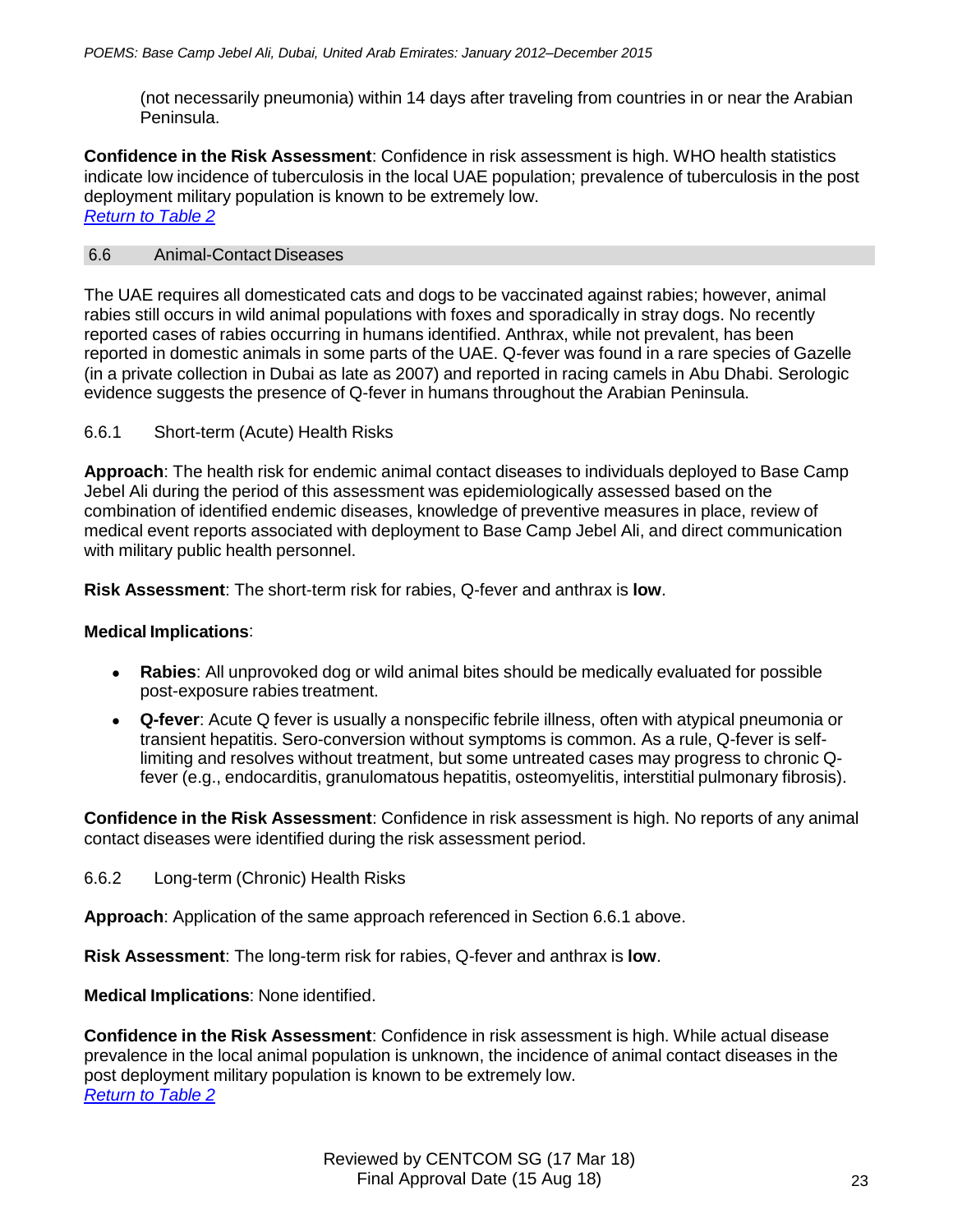#### **7 Venomous Animals/Insects**

The species listed below have home ranges that overlap the location of Base Camp Jebel Ali, and may present a health risk if they are encountered.

## 7.1 Short-term (Acute) Health Risks

**Approach:** The following information was obtained from Clinical Toxinology Resources via **<http://www.toxinology.com/index.cfm>**. The search consisted of looking for animals and/or insects present in the UAE and/or specifically in Dubai. The following list should not be considered inclusive; other venomous scorpions and snakes may be present in the region. See Section 10 for more information about pesticides and pest control measures.

### **Risk Assessment**:

- Spiders: There are no venomous spiders native to the UAE. However, it has been reported that Red-back spiders (*Latrodectus hasselti*) have been imported from Australia. The bite of the Red-back spider can cause serious illness and has even caused deaths. Red-back Spiders rarely leave their webs; therefore, humans are not likely to be bitten unless a body part such as a hand is put directly into the web. Due to the nature of their small jaws, many bites are ineffective. In the event of a successful bite, the venom acts directly on the nerves, resulting in release and subsequent depletion of neurotransmitters. Common early symptoms are pain (which can become severe), sweating (to include local sweating at the bite site), muscular weakness, nausea and vomiting. The health risk associated with spiders is **low**.
- Scorpions: Numerous species of scorpion, such as *Androctonus crassicauda, Hemisscorpius arabicus* and *Hottentotta jayakari,* are found in the UAE*.* Of these, only the sting of *Androctonus crassicauda*, the Black Scorpion, has the potential for clinical significance. UAE native scorpion stings commonly cause short-lived local effects, such as pain at the sting location, in normally healthy adults. The health risk associated with scorpions is **low**.
- Terrestrial Snakes: Numerous venomous terrestrial snake species are found in the UAE. The following species are known to be present and may pose a health risk, if encountered:

| Cerastes cerastes       | <b>Horned Viper</b>         |
|-------------------------|-----------------------------|
| Echis omanensis         | Oman Saw-scaled Viper       |
| Pseudocerastes persicus | Persian Horned Viper        |
| Cerastes gasperettii    | Gasperetti's Horned Viper   |
| Echis sochureki         | Sochurek's Saw-scaled Viper |
| Walterinnesia morgani   | <b>Black Desert Cobra</b>   |

Bites associated with all the snakes species listed above are severe, with both local tissue damage and paralysis. The health risk associated with the bite of these snakes is high, but potential for encounters is low. Overall, the health risk associated with terrestrial snakes is **low**.

 Sea Snakes: Venomous sea snakes are plentiful in the waters of the Arabian Gulf. The below list of species are known to be present and may pose a health risk, if encountered: *Hydrophis cyanocinctus, Pelamus platurus, Astrotia stokesii, Enhydrina schistose, Hydrophis gracilis, Hydrophis lapemoides Hydrophis ornatus, Hydrophis spiralis, Hydrophis viperina, and Lapemus curtus*. Most sea snakes fear humans and flee when encountered. The health risk associated with sea snakes is **low**.

**Medical Implications**: None identified.

**Confidence in the Risk Assessment**: Confidence in risk assessment is high.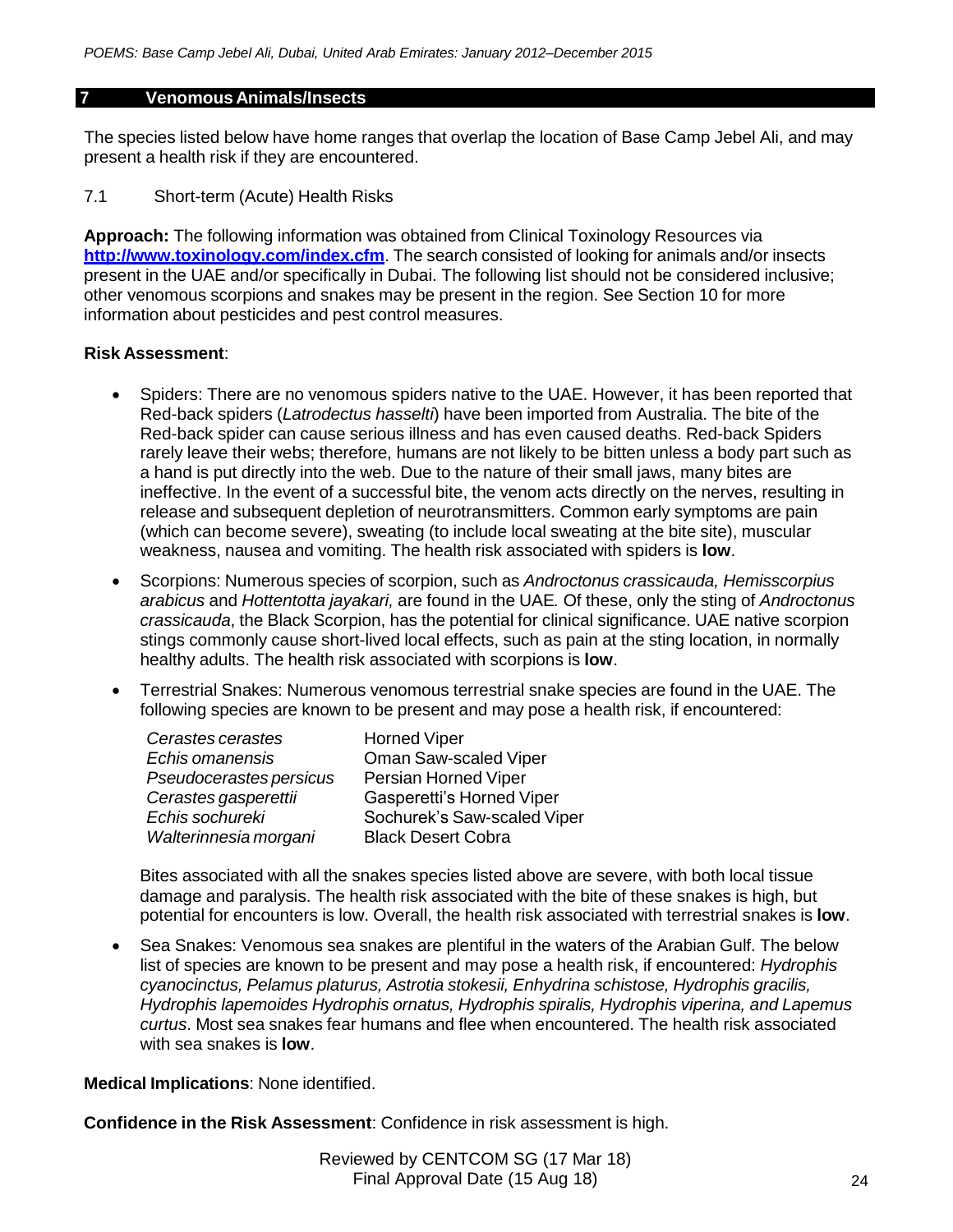## 7.2 Long-term (Chronic) Health Risks

**Approach**: Application of the same approach referenced in Section 7.2 above.

**Risk Assessment**: The chronic health risk associated with venomous animals and insects is **low**.

**Medical Implications**: None identified.

**Confidence in the Risk Assessment**: Confidence in risk assessment is high.

*Return to Table 2*

## **8 Heat/Cold Stress**

## 8.1 Site-Specific Conditions

Dubai weather is characterized by a tropical desert climate with hot, sunny conditions. Summer months (from April to December) are very hot and with temperatures climbing to 104°F or higher and rarely dropping below 86°F. Coastal humidity exceeds 85% most of the summer. Winter months (from December to March) are warm with average highs of around 73°F and lows of around 57°F.

### 8.2 Heat

## 8.2.1 Heat Exposure Guidelines

In accordance with military doctrine, heat advisory conditions are typically communicated to the camp population by displaying color-coded flags based on Wet Bulb Globe Temperature (WBGT) measurements. WBGT measurements are a composite temperature used to estimate the effect of temperature, humidity, wind speed, and solar radiation on individuals. The WBGT reading drives preventive measures, such as adjusting work/rest cycles and limiting outdoor activities, to reduce the risk of heat injury. The range of WBGT measurements and their corresponding color-coded flags are, as follows:

- Less than 80 White
- $80 84.9$  Green
- $\bullet$  85 87.9 Yellow (Amber)
- 88 89.9 Red
- 90 or above Black

# 8.2.2 Sample Data/Notes

No information on heat stress control program at Base Camp Jebel Ali exists.

8.2.3 Short-term (Acute) and Long-term (Chronic) Health Risk

**Approach:** No heat casualty, medical event reports involving heat injuries or heat stress monitoring data were available in the DOEHRS or MESL for Base Camp Jebel Ali. Risk estimates are based strictly on climatologic data.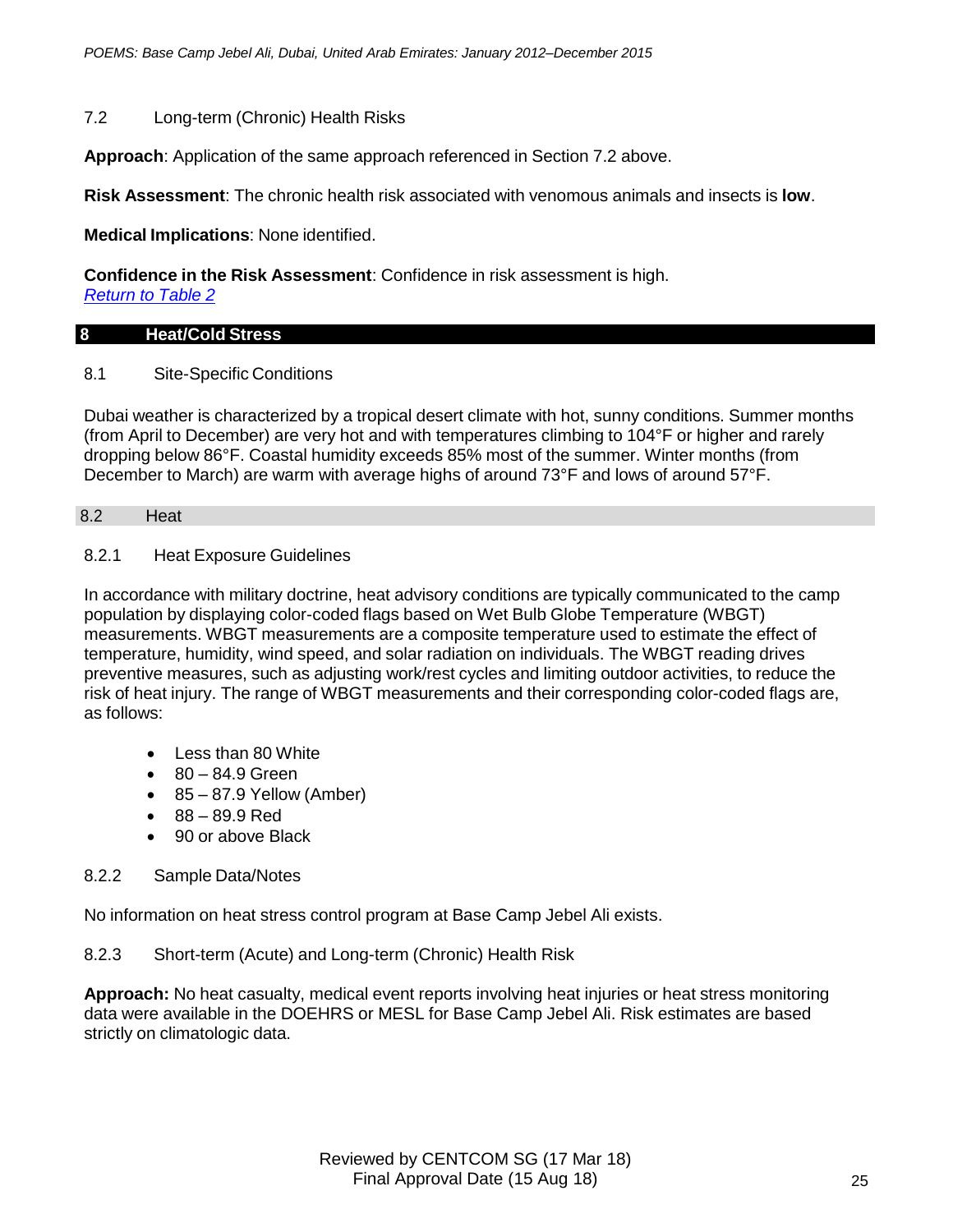# **Risk Assessment**:

- The short-term health risk of heat injury for unacclimated individuals (i.e., on site less than four weeks) and those with underlying health conditions is **moderate**. For all other individuals, the risk is **low**.
- The long-term health risk is l**ow.**

**Medical Implications**: Severity of heat illness can range from mild clinical signs such as clamminess, nausea, disorientation, or headache to life-threatening symptoms requiring hospitalization. Long-term medical implications from heat injuries are rare but can occur, especially with more serious injuries such as heat stroke. Individuals with a history of heat injury, even when medical attention was not sought, are at increased risk for future heat injury; repeat heat injury may have increased severity.

**Confidence in the Risk Assessment**: Based on generally available information on climatic conditions and military heat stress prevention programs, the confidence in risk assessment is high. Individuals who experienced mild symptoms of heat illness may not have sought medical attention; this may lead to an underestimation of the risk.

*Return to Table 1 Return to Table 2*

# 8.3 Cold

8.3.1 Short (Acute) and Long-term (Chronic) Health Risk

**Approach**: No cold casualty, medical event reports involving cold injuries or cold stress monitoring data were available in the DOEHRS or MESL for Base Camp Jebel Ali. Risk estimates are based strictly on climatologic data.

**Risk Assessment**: **None identified** due to Dubai's climate comprised of a very hot summer and a relatively warm winter.

**Medical Implications**: None identified.

**Confidence in the Risk Assessment**: Based on available information on climatic conditions, the confidence in risk assessment is high.

# **9 Noise**

9.1 Continuous

# 9.1.1 Exposure Guidelines

The Services have established occupational exposure limits (OEL) for continuous or intermittent noise at 85 decibels on the A-weighted scale (dbA) focused on occupational noise exposures and the prevention of noise-induced hearing loss. These standards may be adjusted for longer work shifts, up to a maximum of 16 hours (see table below). A minimum 8 hour recovery time is required between shifts.

| 8 Hour | 12 Hour | Hour<br>16 I |
|--------|---------|--------------|
| 35     | 82.375  | R2           |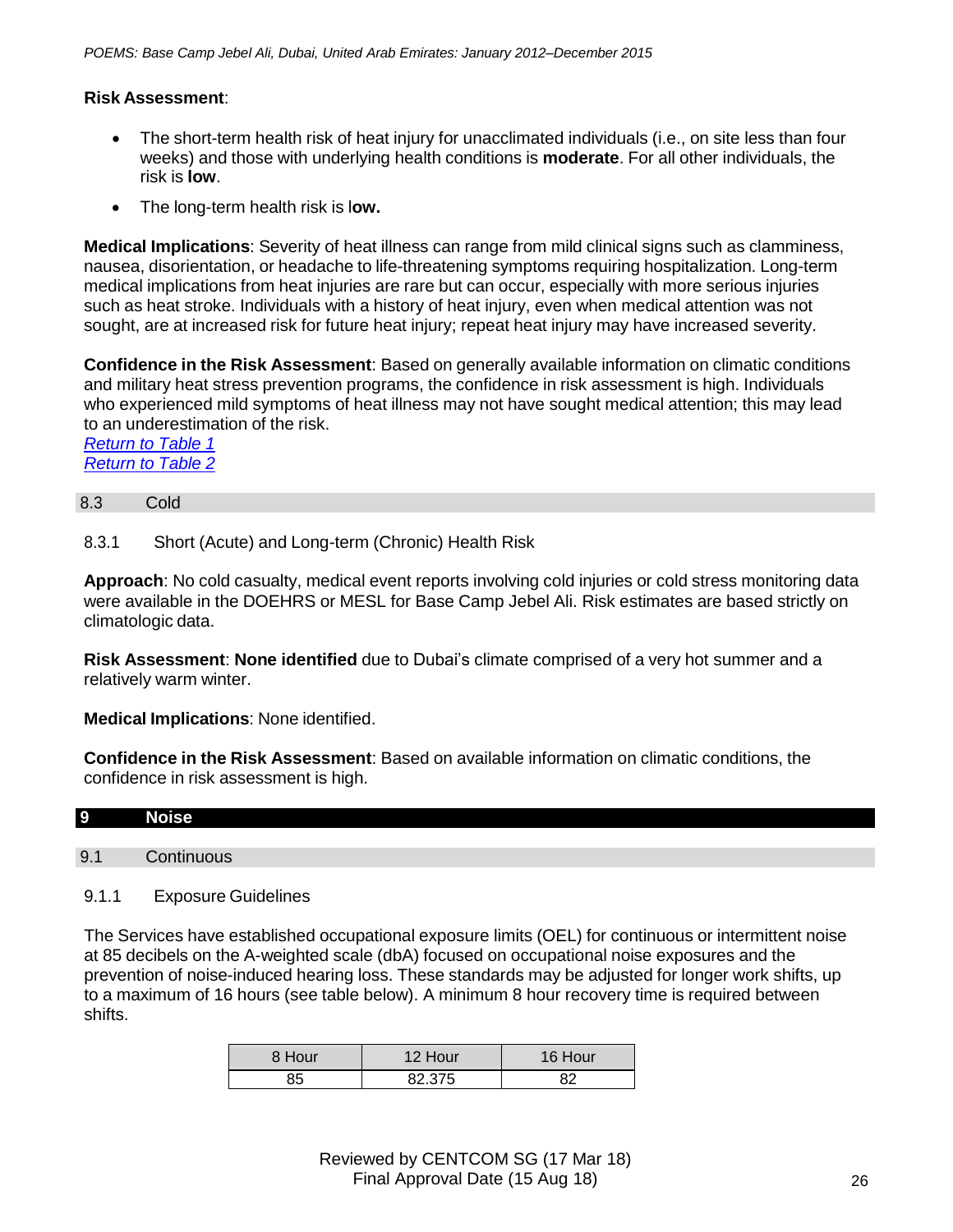# 9.1.2 Site-Specific Conditions

Sources of potential noise at Base Camp Jebel Ali include individual commercial and tactical generators, motor vehicles, and use of hand tools when performing routine maintenance operations of patrol craft. The standard work shift is 8 to12 hours, after which personnel return to their contracted living quarters within the City of Jebel Ali. Thus, there is a full recovery period for Base Camp Jebel Ali personnel after noise exposure.

# 9.1.3 Sample Data/Notes

No occupational noise exposure data exists for Base Camp Jebel Ali.

# 9.1.4 Short (Acute) and Long-term (Chronic) Health Risk

**Approach**: Knowledge of the Service hearing conservation programs and typical sound pressure level measurements associated with the various potential noise generating sources were used to complete the health risk assessment.

# **Risk Assessment**:

- The short-term risk of noise induced hearing loss with the use of appropriate hearing protection use was **low**. Few exposed individuals are expected to have experienced noticeable short-term health effects such as annoyance, speech interference, fatigue and temporary hearing threshold shifts during deployment.
- The long-term risk of noise induced hearing loss with appropriate hearing protection use is **low**.

**Confidence in the Risk Assessment**: Confidence in the health risk assessment is low. The Services have well-established hearing conservation programs and hearing protection is readily available and generally worn by individuals in occupations with known occupational noise exposures. However, the limited availability of information about specific noise sources and enforcement of the use of personal protective equipment diminishes confidence. *Return to Table 2*

## 9.2 Impulse

# 9.2.1 Short-term (Acute) and Long-term (Chronic) Health Risks

**Approach**: No information about potential sources of impulse noise (140 dbA or greater) is available for Base Camp Jebel Ali.

## **Risk Assessment**:

- Short-term health risk: **Not evaluated**; insufficient data exist upon which to base a health risk assessment.
- Long-term health risk: **Not evaluated**; insufficient data exist upon which to base a health risk assessment.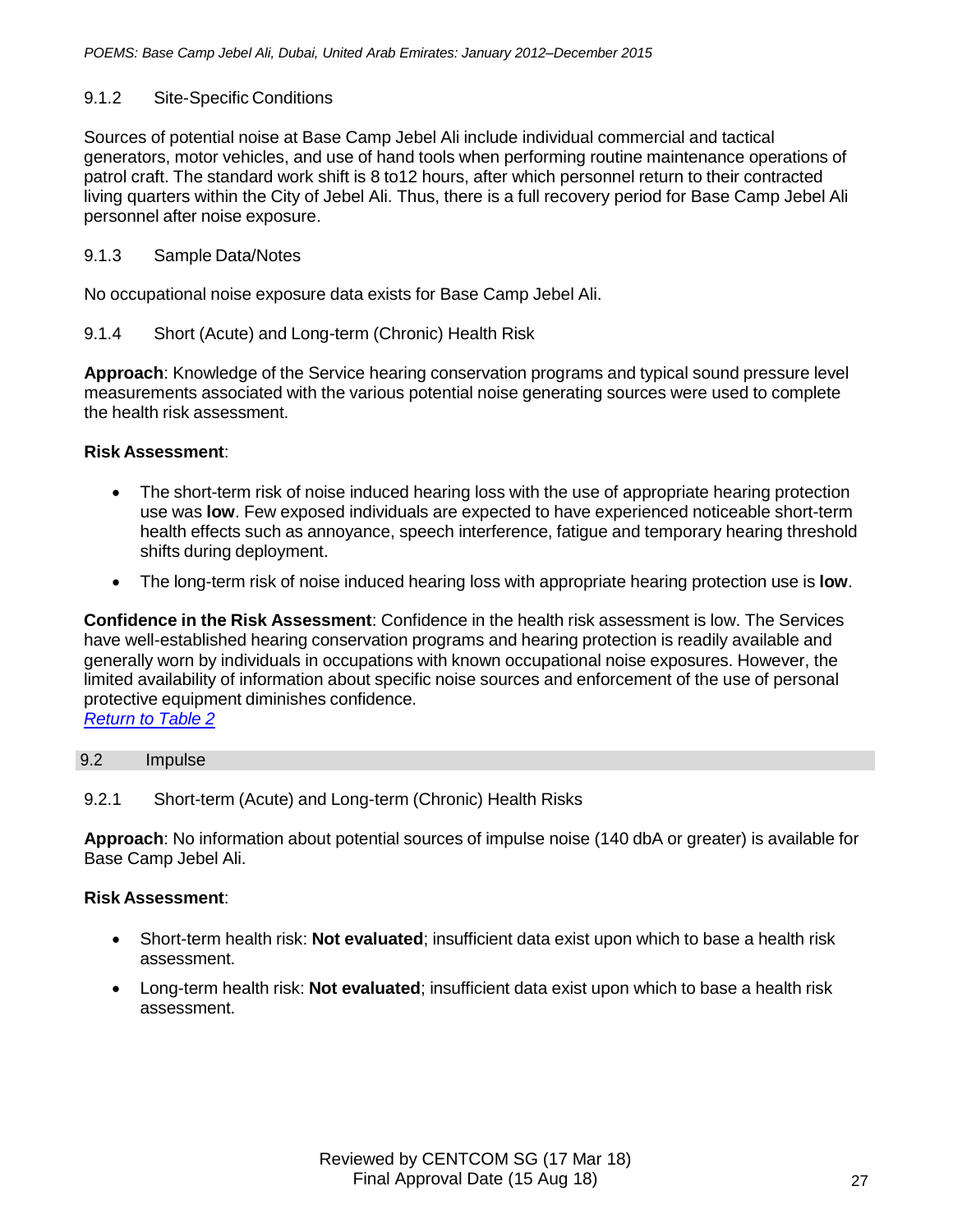### **10 Unique Concerns**

10.1 Asbestos and Lead-Based Paint

10.1.1 Site Specific Conditions

No data on asbestos containing material or peeling lead-based paint are available for Base Camp Jebel Ali.

10.1.2 Short-term (Acute) and Long-term (Chronic) Health Risk

**Approach**: No data on asbestos and lead-based paint available.

## **Risk Assessment**:

- Short-term health risk: **Not evaluated**; insufficient data exist upon which to base a health risk assessment.
- Long-term health risk: **Not evaluated**; insufficient data exist upon which to base a health risk assessment.

# *Return to Table 2*

## 10.2 Potential Environmental Contamination Sources

10.2.1 Site Specific Conditions

In addition to environmental exposures already discussed, there may be specific occupational exposure pathways associated with vehicle, aircraft, patrol craft and site maintenance. Typical chemicals of concern associated with potential occupational exposures are petroleum, oils, and lubricants. Occupational exposures to these stressors are generally well characterized in garrison and there are procedures in place for storing, handling, using and disposing hazardous materials which generally minimize health risk.

10.2.2 Short-term (Acute) and Long-term (Chronic) Health Risks

**Approach**: Review of existing industrial hygiene data for Camp Base Jebel Ali.

## **Risk Assessment**:

- Short-term health risk: **Not evaluated**; insufficient data exist upon which to base a health risk assessment.
- Long-term health risk: **Not evaluated**; insufficient data exist upon which to base a health risk assessment.

# 10.3 Pesticides/Pest Control

10.3.1 Site Specific Conditions

Pest control services on Base Camp Jebel Ali are provided through contract. Contract personnel are required to meet DOD certification requirements or have a state pest control operator's license. Pest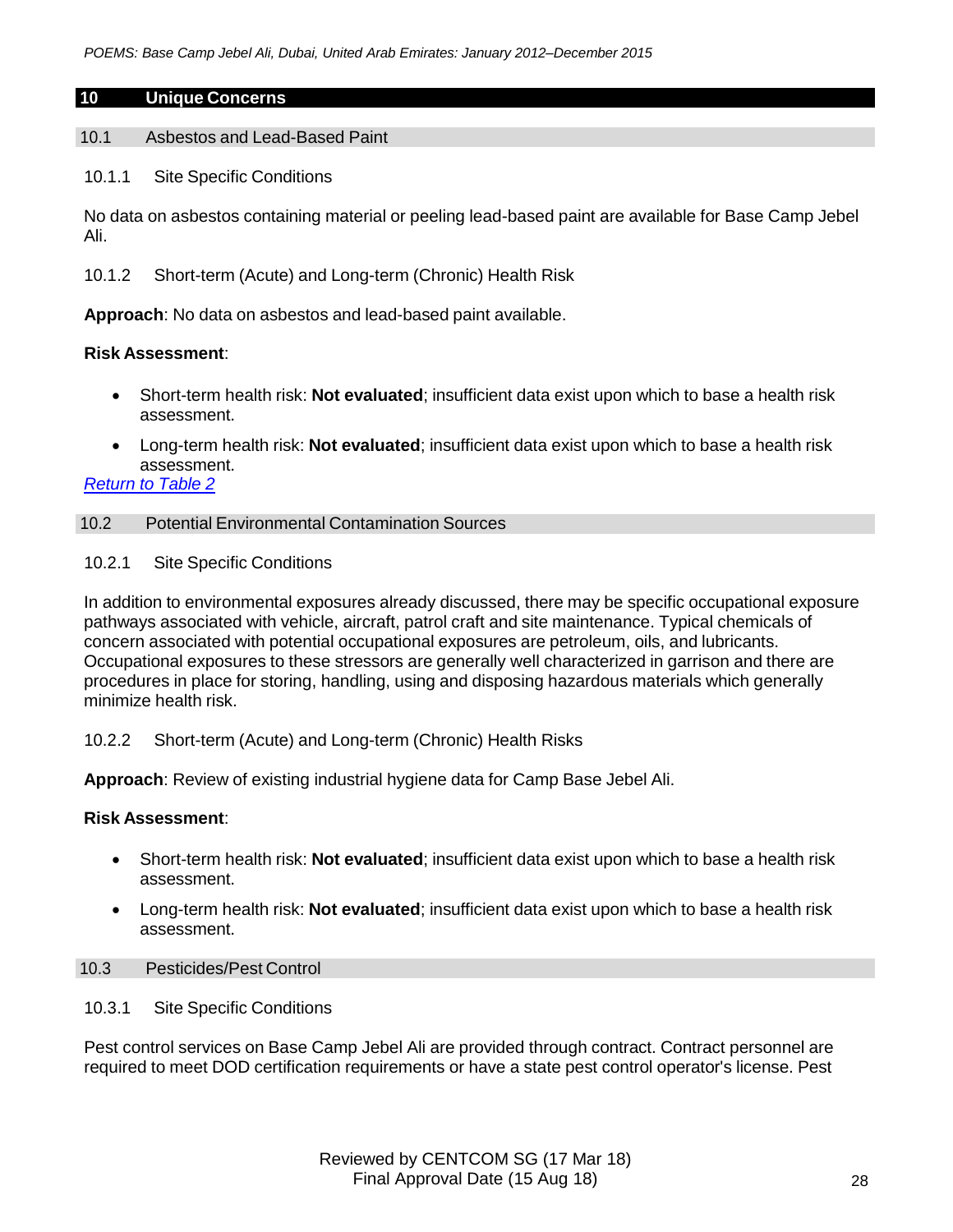# 10.3.2 Short-term (Acute) and Long-term (Chronic) Health Risks

**Approach**: Knowledge of Department of Defense (DOD) and Department of the Navy (DON) policies, which require that contractor provided pest control services be reviewed for compliance with DOD and DON policy.

## **Risk Assessment**:

- Short-term health risk is **low**.
- Long-term health risk is **low.**

**Confidence in the Risk Assessment**: Confidence in the risk assessment is low as the specific scope of pest control services and mechanism of oversight is unknown.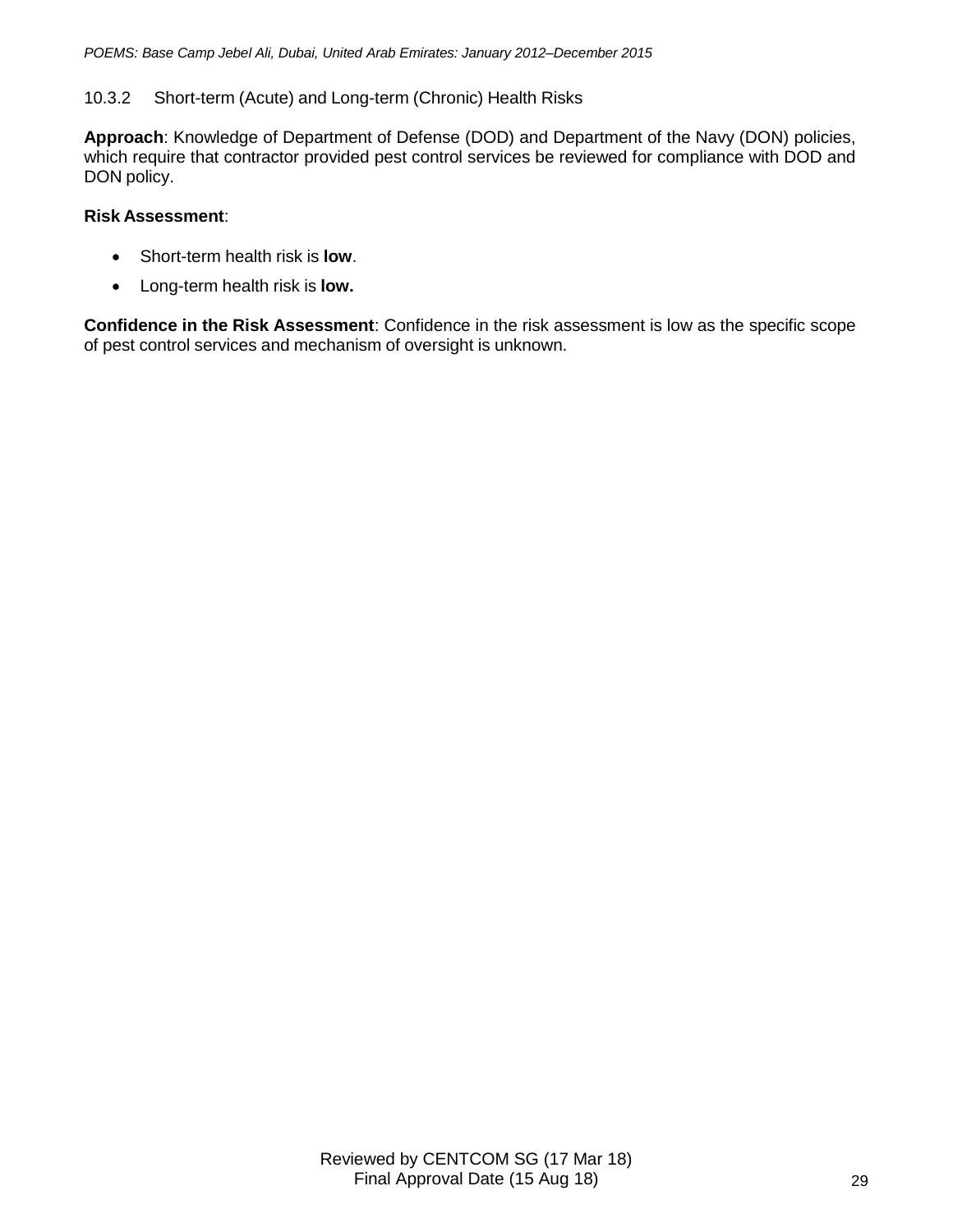## **11 References**

## *POEMS developed according to:*

- **1. DODI 6490.03,** *Deployment Health***, September 2011.**
- **2. MCM 0017-12,** *Procedures for Deployment Health Surveillance,* **December 2012.**
- **3. DODI 6055.05, Occupational and Environmental Health, November 2008.**
- **4. Klaassen, C.D.** *Casarett& Doull's Toxicology:the BasicScienceofExposures***,Chapter 2,Principles of Toxicology; Fifth Edition, McGraw Hill, New York.**

# *Site description and baseline information obtained from:*

- **5. Atlantic Division, Naval Facilities Engineering Command Environmental Site Assessment of Proposed U.S. Navy Shore Facility Port of Jebel Ali, Dubai, United Arab Emirates, April 2005.**
- **6. Atlantic Division, Naval Facilities Engineering Command Final Environmental Condition of Property Assessment Proposed U.S. NavyShore FacilityPort of Jebel Ali, Dubai, United Arab Emirates 2011 Addendum – Phase II Assessment, April 2012.**
- **7. Occupational and Environmental Health Site Assessment, Base Camp Jebel Ali, September 2014.**
- **8. Occupational and Environmental Health Site Assessment, Base Camp Jebel Ali, September 2015.**
- **9. United Arab Emirates Post Report – eDiplomat – Area, Geography, and Climate Updated [http://www.ediplomat.com/np/post\\_reports/pr\\_ae.htm,](http://www.ediplomat.com/np/post_reports/pr_ae.htm) August 12, 2003.**

## *Sampling data were obtained from the:*

**10. Defense Occupational and Environmental Health Readiness System at https://doehrs-ih.csd.disa.mil/Doehrs/.**

## *Additional environmental health reports/survey documents are from the:*

- **11. MilitaryExposure Surveillance Library: https://mesl.apgea.army.mil/mesl**
- **12. Department of Veterans Affairs-Environmental Letter – Burn Pits Throughout Iraq, Afghanistan, and Djibouti, April 26, 2010.**

## *Chemicalhazards (air,water, soil)evaluatedbasedon military exposure guidelines (MEGs) and risk assessmentmethodology in:*

- **13. USAPHC TechnicalGuide(TG230):EnvironmentalHealthRiskAssessmentand ChemicalExposure Guidelines for Deployed MilitaryPersonnel, December, 2013 Revision.**
- **14. USACHPPM, Particulate Matter Factsheet No. 64-009-0708, 2008.**
- **15. National Academy of Sciences, Committee on Toxicology: Acute Exposure Guideline Levels for Selected Airborne Chemicals, Volume 8 (2010).**

# *Regional/country information on endemic/infectious disease and heat/cold from the:*

- **16. Centers for Disease Control and Prevention (CDC) Travelers' Health website [\(http://wwwnc.cdc.gov/travel/destinations/uae.htm\),](http://wwwnc.cdc.gov/travel/destinations/uae.htm)) "Destinations" section, UAE.**
- **17. World Health Organization Country Profiles/United Arab Emirates [\(http://www.who.int/countries/are/en/\)](http://www.who.int/countries/are/en/))**
- **18. Clinical Toxinology Resources, University of Adelaide, Australia; <http://www.toxinology.com/index.cfm>**.
- **19. Wildlife Middle East News, Volume 2, Issue 3, December 2007.**
- *NOTE. The DOEHRS-EH database was queried to obtain the available sample data for air, soil, and drinking and nondrinking water sources at Base Camp Jebel Ali, Dubai, UAE. The data are currently assessed using the TG230 December 2013 Revision as described above contains, the general method involves an initial check of the data which eliminates all chemical substances not detected above 1-year Negligible MEG. Those substances screened out are not considered acute or chronic health hazards so are not assessed further. For remaining substances, acute and chronic health effects are evaluated separately*